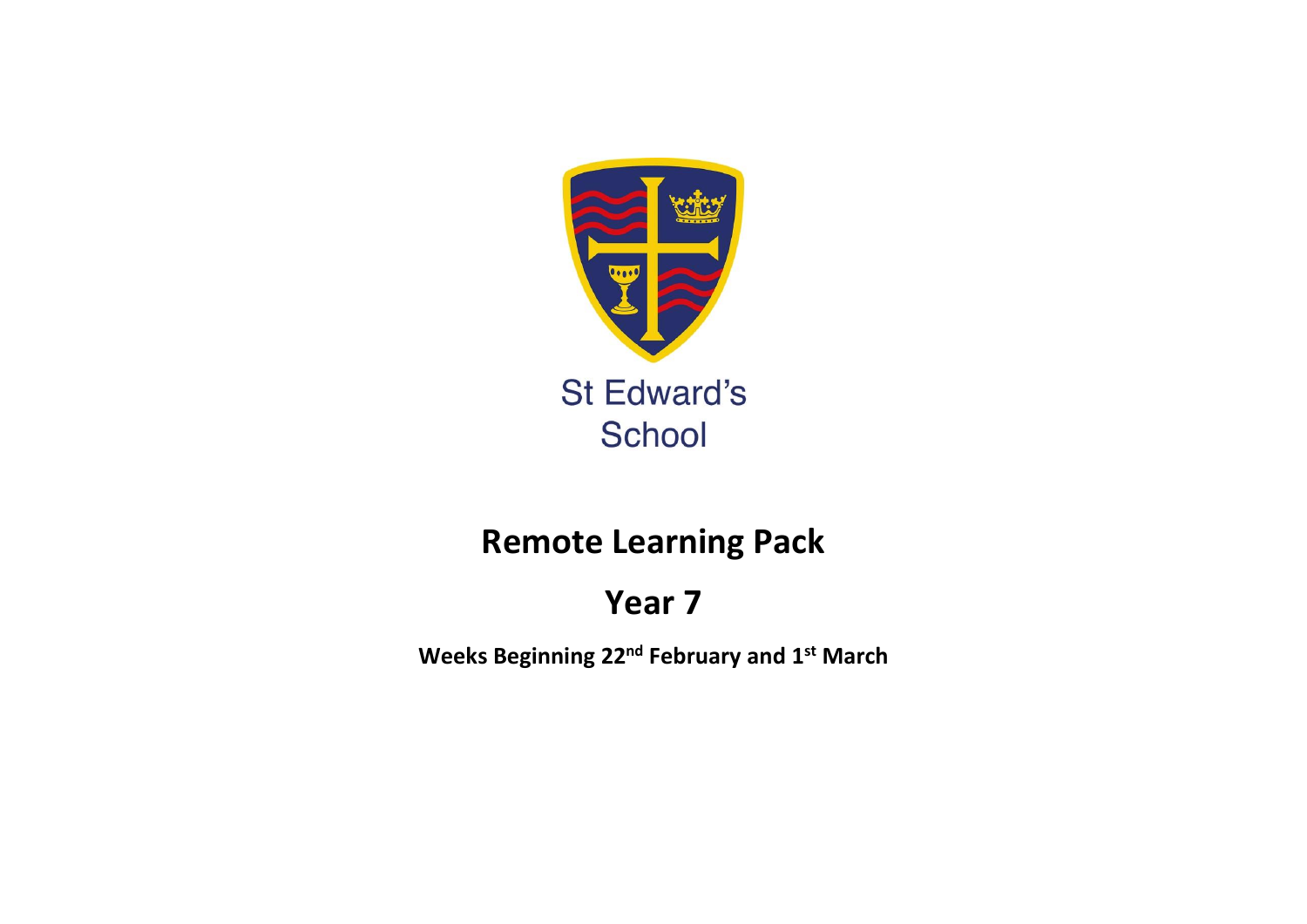| <b>SUBJECT</b> | <b>ENGLISH</b> | <b>YEAR GROUP</b> | <b>WEEKS</b> | <b>22nd February</b>  |
|----------------|----------------|-------------------|--------------|-----------------------|
|                |                |                   |              | 1 <sup>st</sup> March |

| Continue to read a novel at home.                                                                                                                                                                                                                                     |                                                                                           |
|-----------------------------------------------------------------------------------------------------------------------------------------------------------------------------------------------------------------------------------------------------------------------|-------------------------------------------------------------------------------------------|
| Remember that you should aim to read for 1.5 hours per week.                                                                                                                                                                                                          |                                                                                           |
| This term, as part of this reading you could:                                                                                                                                                                                                                         |                                                                                           |
| Read a book shortlisted for the Carnegie Award                                                                                                                                                                                                                        |                                                                                           |
| https://carnegiegreenaway.org.uk/                                                                                                                                                                                                                                     |                                                                                           |
|                                                                                                                                                                                                                                                                       |                                                                                           |
| Read a book from our wider reading list<br>https://sted365.sharepoint.com/sites/StEdwardsEnglish/SitePages/KS3.aspx                                                                                                                                                   | Remember to fill in what you have read in the reading<br>log in your planner, on page 11. |
| Complete the following:                                                                                                                                                                                                                                               |                                                                                           |
| Either:                                                                                                                                                                                                                                                               |                                                                                           |
| An A4 Poster about the main character in your book<br>An interview with one of the characters or the author of the novel (series of questions and their<br>answers)<br>A new book cover which highlights the main themes of the novel<br>Continue your daily journal. |                                                                                           |

| Lesson | <b>Title and Outline</b>                | Type of Lesson      | Location of lesson resources                 |
|--------|-----------------------------------------|---------------------|----------------------------------------------|
|        | <b>Introduction to Travel Brochures</b> | Independent/flipped | See class Teams page for details. PowerPoint |
|        | Read extract & identify language        |                     | & extract in SharePoint (Lesson 18)          |
|        | Consider target audience                |                     |                                              |
|        | Research a holiday destination          |                     |                                              |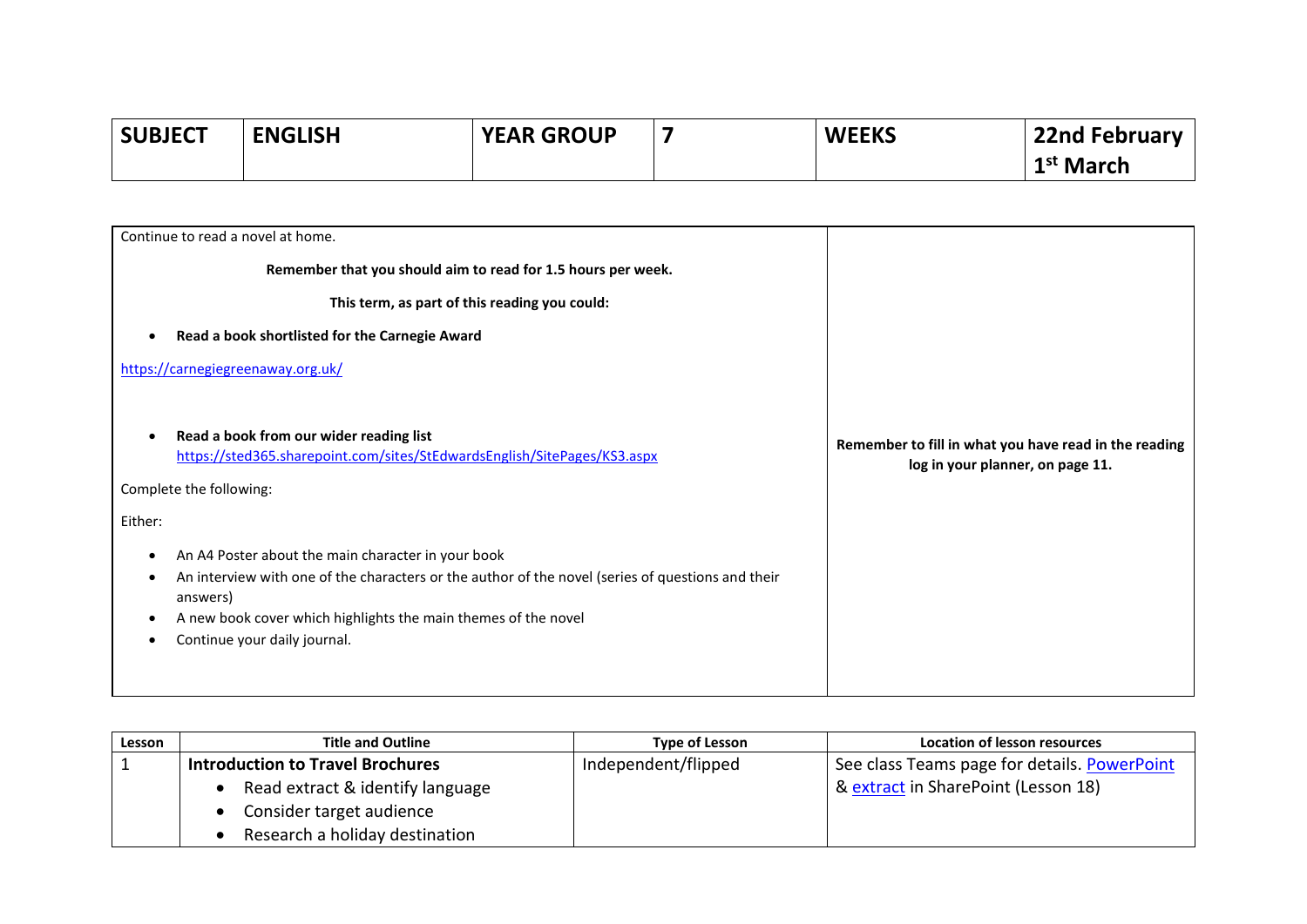| $\overline{2}$ | <b>Travel Brochures</b>                                                                                                                                                                   | Live                  | Invitation in Teams.                                                                                                                          |
|----------------|-------------------------------------------------------------------------------------------------------------------------------------------------------------------------------------------|-----------------------|-----------------------------------------------------------------------------------------------------------------------------------------------|
|                | Share previous lesson's work<br>$\bullet$<br>Identify language of advertising &<br>persuasion<br>Create success criteria for writing                                                      |                       | PowerPoint & extract in SharePoint (Lesson<br>19)                                                                                             |
| 3              | <b>Travel Brochures</b><br>Write 2-3 paragraphs of a holiday<br>$\bullet$<br>brochure for own destination<br><b>Extended writing - hand in on Teams</b>                                   | Independent follow up | See class Teams page for details. PowerPoint<br>in SharePoint (Lesson 20)                                                                     |
| 4              | <b>Holiday advertisement</b><br>Mind map knowledge about Wales<br>Watch television advert for Wales<br>Answer questions about the advert                                                  | Independent/flipped   | See class Teams page for details. PowerPoint<br>in SharePoint (Lesson 21)<br>Link to television advert (also linked to<br>PowerPoint)         |
| 5              | <b>Holiday advertisement</b><br>Share previous lesson's work<br>Explore a different opinion about Wales<br>Rewrite sentences persuasively                                                 | Live                  | <b>Invitation in Teams.</b><br>PowerPoint & extract in SharePoint (Lesson<br>22)                                                              |
| 6              | <b>Analysing language</b><br>Identify language features in extract<br>Write at least one PETER paragraph to<br>$\bullet$<br>answer question<br><b>Extended writing - hand in on Teams</b> | Independent follow up | See class Teams page for details. PowerPoint<br>in SharePoint (Lesson 23)                                                                     |
| 7              | 'Treasure Island' - Long John Silver<br>Watch episode 3 of 'Treasure Island'<br>$\bullet$<br>Read extract<br>Answer questions about Long John Silver<br>$\bullet$                         | Independent/flipped   | See class Teams page for details. PowerPoint<br>in SharePoint (Lesson 24)<br>'Treasure Island' episode 3 link (also linked to<br>PowerPoint): |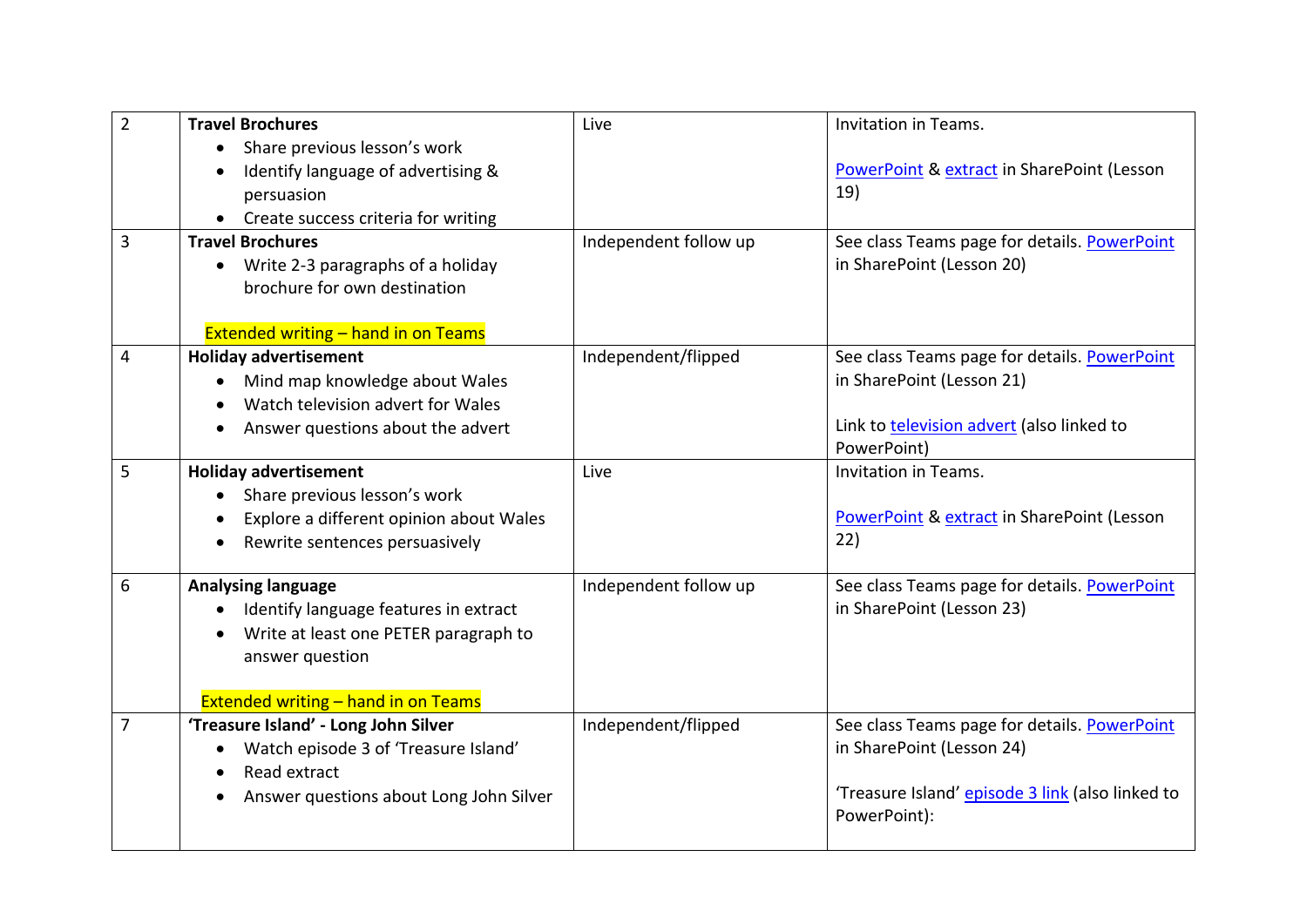| <b>SUBJECT</b> | <b>MATHS</b> | <b>YEAR GROUP</b> | <b>WEEKS</b> | 22nd February         |
|----------------|--------------|-------------------|--------------|-----------------------|
|                |              |                   |              | 1 <sup>st</sup> March |

### **7A1**

| Lesson         | <b>Title and Outline</b>         | <b>Type of Lesson</b>                  | <b>Location of lesson resources</b> |
|----------------|----------------------------------|----------------------------------------|-------------------------------------|
|                | <b>Fractions and Decimals</b>    | Live Lesson                            | <b>TEAMS</b>                        |
|                |                                  | Monday (22 <sup>nd</sup> ) Period 5    |                                     |
| $\overline{2}$ | <b>Understanding Percentages</b> | Live Lesson                            | <b>TEAMS</b>                        |
|                |                                  | Tuesday (23rd) Period 5                |                                     |
| 3              | <b>Fractions and Decimals</b>    | Remote Learning                        | <b>TEAMS</b>                        |
|                |                                  | Wednesday (24 <sup>th</sup> ) Period 1 |                                     |
| $\overline{4}$ | <b>Understanding Percentages</b> | Remote Learning                        | <b>TEAMS</b>                        |
|                |                                  | Monday $(1st)$ Period 3                |                                     |
| 5              | Percentages of amounts           | Remote Learning                        | Hegarty                             |
|                |                                  | Tuesday (2 <sup>nd</sup> ) Period 4    |                                     |
| 6              | Percentages of amounts           | Live Lesson                            | <b>TEAMS</b>                        |
|                |                                  | Wednesday (3rd) Period 5               |                                     |
| 7              | Unit 5 Check up                  | Remote Learning                        | <b>TEAMS</b>                        |
|                |                                  | Thursday (4 <sup>th</sup> ) Period 4   |                                     |

# **7A2**

| Lesson | <b>Title and Outline</b>   | Type of Lesson                        | Location of lesson resources                 |
|--------|----------------------------|---------------------------------------|----------------------------------------------|
|        | Comparing fractions        | Hegarty maths task<br>Monday Period 5 | Hegarty maths and instructions also on teams |
|        | <b>Comparing fractions</b> | Live lesson<br>Tuesday period 5       | <b>TEAMs</b>                                 |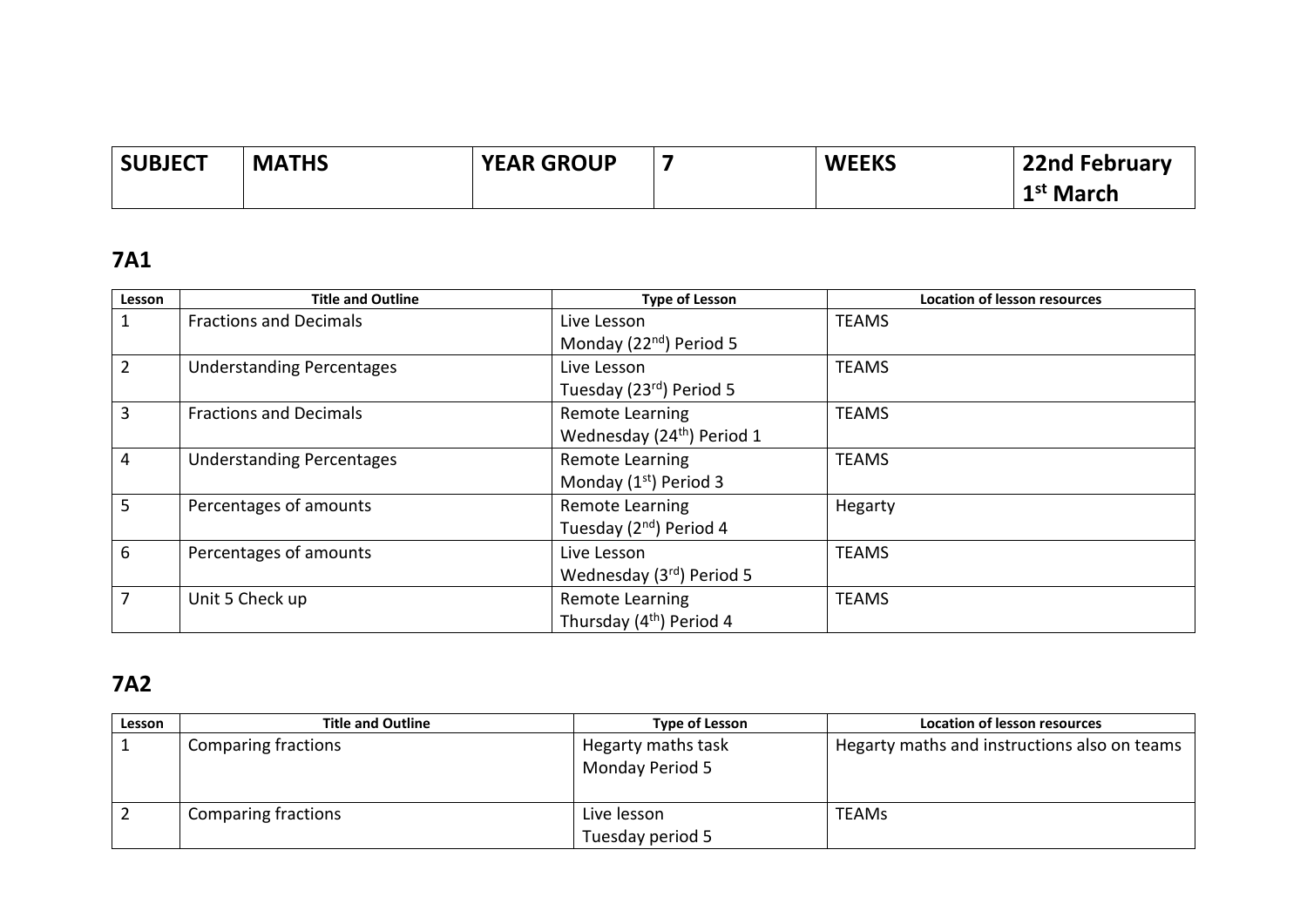| 3 | <b>Comparing fractions</b> | Worksheet<br>Wednesday Period 1         | <b>TEAMs assignment</b>                      |
|---|----------------------------|-----------------------------------------|----------------------------------------------|
| 4 | Simplifying fractions      | Hegarty maths task<br>Monday Period 3   | Hegarty maths and instructions also on teams |
| 5 | Simplifying fractions      | Live lesson<br>Tuesday period 4         | <b>TEAMs</b>                                 |
| 6 | Simplifying fractions      | Worksheet<br>Wednesday period 5         | <b>TEAMs assignment</b>                      |
| 7 | Working with fractions     | Hegarty maths task<br>Thursday period 4 | Hegarty maths and instructions also on teams |

### **7A3**

| Lesson         | <b>Title and Outline</b>     | <b>Type of Lesson</b>                    | <b>Location of lesson resources</b>          |
|----------------|------------------------------|------------------------------------------|----------------------------------------------|
| 1              | <b>Comparing fractions</b>   | Hegarty maths task<br>Monday Period 5    | Hegarty maths and instructions also on teams |
| $\overline{2}$ | Simplifying fractions        | Live lesson<br>Tuesday period 5          | Teams                                        |
| 3              | Simplifying fractions        | Hegarty maths task<br>Wednesday Period 1 | Hegarty maths and instructions on teams      |
| 4              | Adding/subtracting fractions | Hegarty maths task<br>Monday Period 3    | Hegarty maths and instructions also on teams |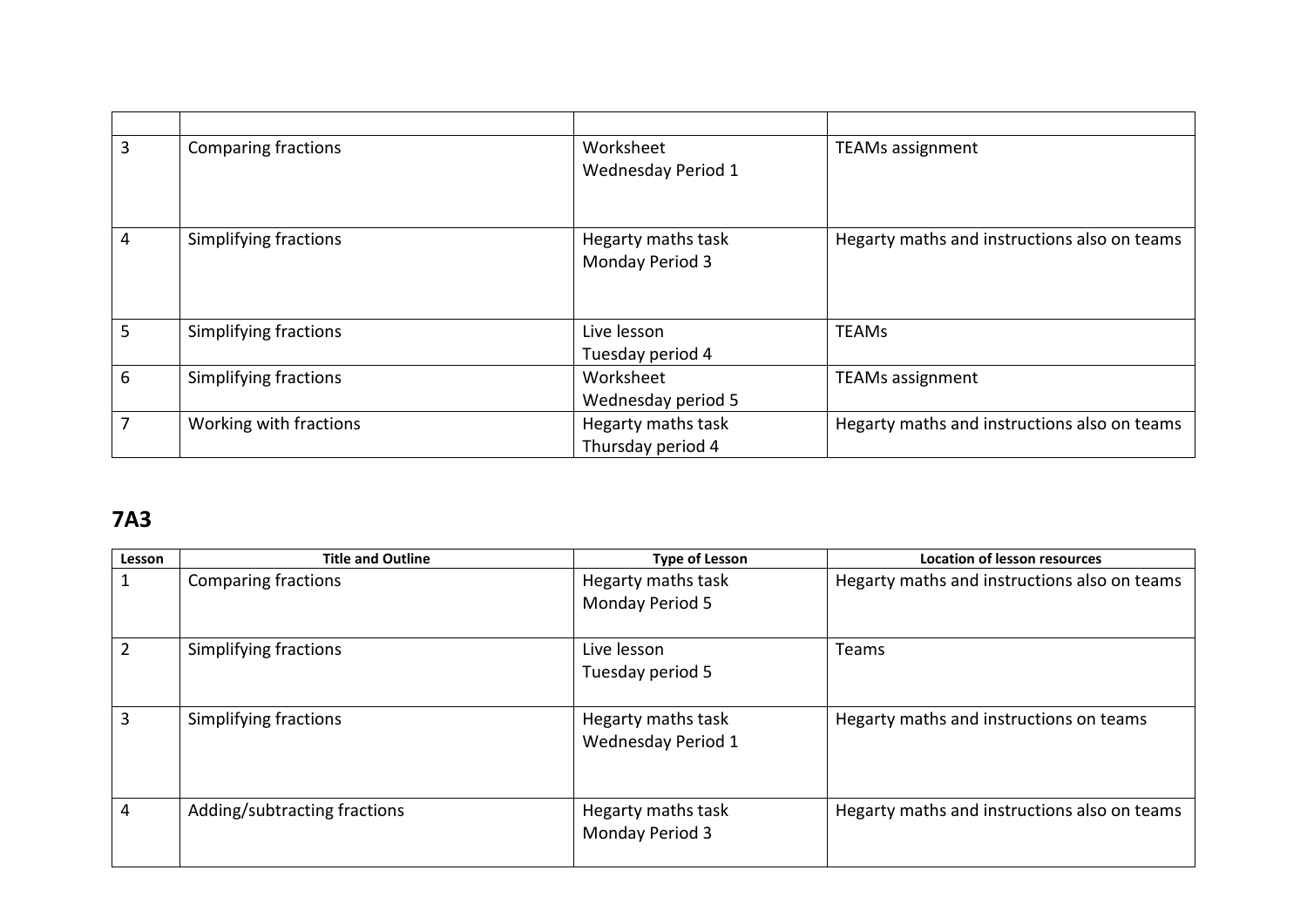| Adding/subtracting fractions | Live lesson        | Teams                                        |
|------------------------------|--------------------|----------------------------------------------|
|                              | Tuesday period 4   |                                              |
|                              |                    |                                              |
| Adding/subtracting fractions | Worksheet          | Teams assignment                             |
|                              | Wednesday period 5 |                                              |
| Finding fractions of amounts | Hegarty maths task | Hegarty maths and instructions also on teams |
|                              | Thursday period 4  |                                              |

# **7L1**

| Lesson         | <b>Title and Outline</b>                | <b>Type of Lesson</b>                                  | <b>Location of lesson resources</b> |
|----------------|-----------------------------------------|--------------------------------------------------------|-------------------------------------|
| $\mathbf{1}$   | <b>Comparing Fractions</b>              | <b>Remote Learning (Miss Menzies)</b>                  | Hegarty Maths clip 60               |
|                |                                         | Tuesday (22 <sup>nd</sup> ) Period 5                   |                                     |
| $\overline{2}$ | <b>Simplifying Fractions</b>            | Live Lesson (Miss Menzies)<br>Wednesday(23rd) Period 1 | <b>TEAMS</b>                        |
|                |                                         |                                                        |                                     |
| $\overline{3}$ | <b>Simplifying Fractions</b>            | <b>Remote Learning (Mr Burke)</b>                      | <b>TEAMS</b>                        |
|                |                                         | Thursday (24 <sup>th</sup> ) Period 2                  |                                     |
| 4              | <b>Adding and Subtracting fractions</b> | <b>Remote Learning (Mr Burke)</b>                      | <b>Hegarty Maths Clip 65</b>        |
|                |                                         | Friday (25 <sup>th</sup> ) Period 4                    |                                     |
| 5 <sup>5</sup> | <b>Fractions and Decimals</b>           | Live Lesson (Miss Menzies)                             | <b>TEAMS</b>                        |
|                |                                         | Tuesday (2 <sup>nd</sup> ) Period 1                    |                                     |
| 6              | <b>Fractions and decimals</b>           | <b>Remote Learning (Mr Burke)</b>                      | <b>TEAMS</b>                        |
|                |                                         | Wednesday (3rd) Period 4                               |                                     |
| $\overline{7}$ | Percentages                             | <b>Remote Learning (Miss Menzies)</b>                  | Hegarty Clips 81,82 and 83          |
|                |                                         | Thursday (4 <sup>th</sup> ) Period 4                   |                                     |

# **7L2**

| Lesson | <b>Title and Outline</b>                                    | <b>Tvpe</b><br>: of Lesson | Location of lesson resources |
|--------|-------------------------------------------------------------|----------------------------|------------------------------|
|        | $     -$<br>Decimals and '<br>Percentages<br>tions.<br>'dL. | Lessor<br>∟ive             | <b>TEAMS</b>                 |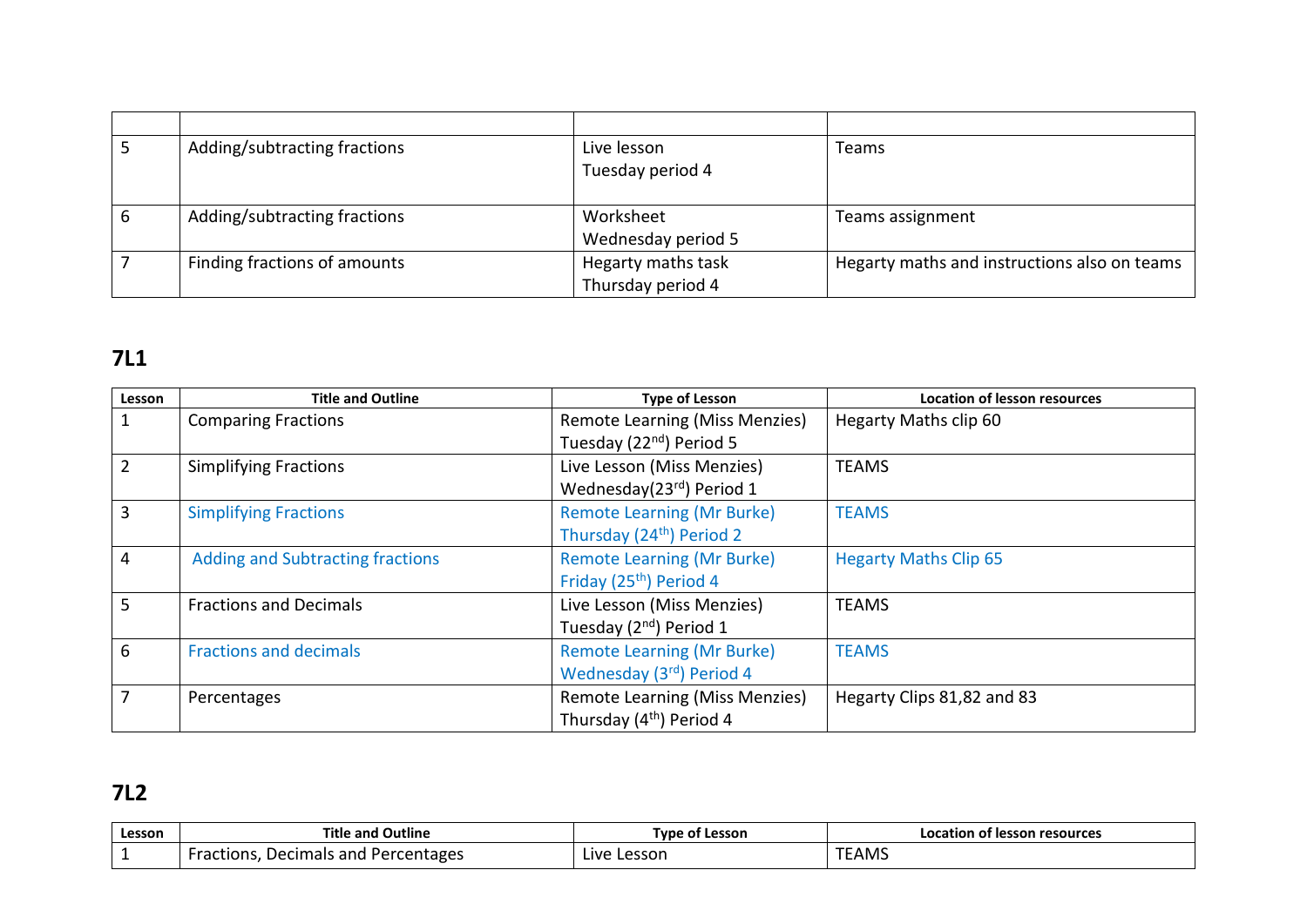|   | Percentages of Amounts                          | Tuesday 23 Feb Period 5                | Mrs Moxley                   |
|---|-------------------------------------------------|----------------------------------------|------------------------------|
|   | <b>Consolidation of Percentages of Amounts</b>  | Remote Learning                        | Worksheets and Hegarty maths |
|   |                                                 | Wednesday 24 Feb Period 1              | Mrs Moxley available         |
| 3 | Consolidation of Equivalent Fractions, Decimals | Remote Learning                        | Worksheets and Hegarty Maths |
|   | and Percentages                                 | Thursday 25 Feb Period 2               | Mr Prince available          |
| 4 | The language of Probability                     | Live Lesson                            | <b>TEAMS</b>                 |
|   | <b>Listing Outcomes</b>                         | Friday 26 Feb Period 4                 | Mrs Moxley                   |
|   | <b>Simple Probability Calculations</b>          | Remote Learning                        | Worksheets and Hegarty Maths |
|   |                                                 | Tuesday 2 <sup>nd</sup> March Period 1 | Mr Prince available          |
| 6 | Probability of Not Happening                    | Live Lesson                            | <b>TEAMS</b>                 |
|   |                                                 | Wednesday 3rd March Period 4           | Mrs Moxley                   |
|   | <b>Consolidation of Probability</b>             | Remote Learning                        | Worksheets and Hegarty Maths |
|   |                                                 | Thursday 4 March Period 4              | Mrs Moxley available         |

# **7L3**

| Lesson         | <b>Title and Outline</b>                      | <b>Type of Lesson</b>                  | <b>Location of lesson resources</b>       |
|----------------|-----------------------------------------------|----------------------------------------|-------------------------------------------|
| $\mathbf{1}$   | Probability of Not Happening                  | Live Lesson                            | <b>TEAMS</b>                              |
|                |                                               | Tuesday 23 Feb Period 5                | Mrs Newton                                |
| $\overline{2}$ | Consolidation of Probability of Not Happening | Remote Learning                        | Hegarty maths 353                         |
|                |                                               | Wednesday 24 Feb Period 1              | Mrs Newton available                      |
| $\overline{3}$ | Recap on Experimental Probability             | Remote Learning                        | Worksheets and Hegarty Maths 356          |
|                |                                               | Thursday 25 Feb Period 2               | Mr Hegarty available                      |
| $\overline{4}$ | <b>Expected Outcomes</b>                      | Live Lesson                            | <b>TEAMS</b>                              |
|                |                                               | Friday 26 Feb Period 4                 | Mr Hegarty y                              |
| 5 <sup>1</sup> | <b>Expected Outcomes</b>                      | Remote Learning                        | Worksheets -needs to be uploaded to TEAMS |
|                |                                               | Tuesday 2 <sup>nd</sup> March Period 1 | Mr Hegarty available                      |
| 6              | <b>Direct Proportion</b>                      | Live Lesson                            | <b>TEAMS</b>                              |
|                |                                               | Wednesday 3rd March Period 4           | Mr Hegarty                                |
| $\overline{7}$ | <b>Direct Proportion</b>                      | Remote Learning                        | Hegarty Maths - 339                       |
|                |                                               | Thursday 4 March Period 4              | Mr Hegarty available                      |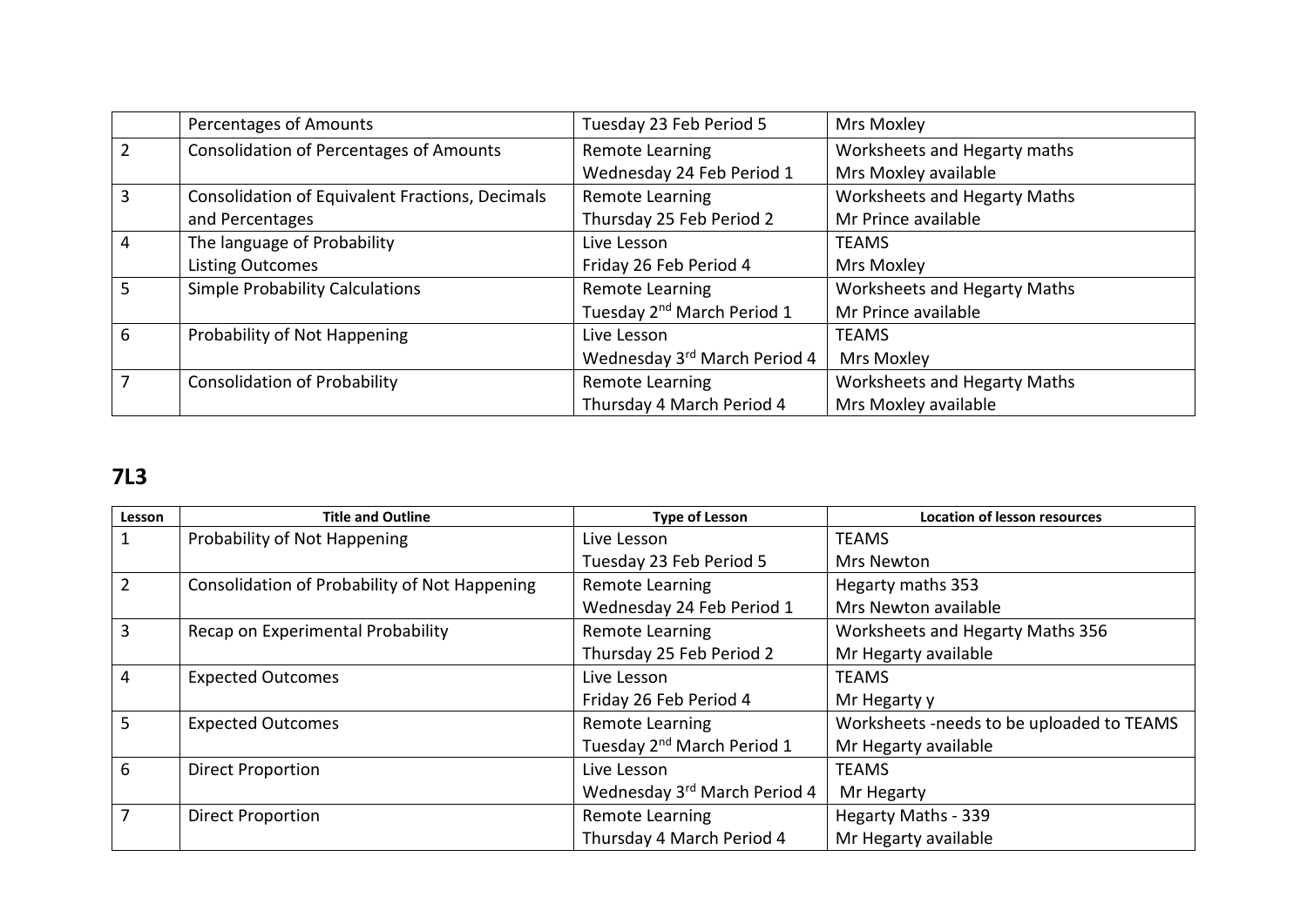| <b>SUBJECT</b> | <b>SCIENCE</b> | <b>YEAR GROUP</b> | <b>WEEKS</b> | <b>22nd February</b>  |
|----------------|----------------|-------------------|--------------|-----------------------|
|                |                |                   |              | 1 <sup>st</sup> March |

**7aSc1 – Mrs Borda (VBO) and Mrs Horman (HHo) Tutor group 7ZH**

| Lesson         | <b>Title and Outline</b>                         | <b>Type of Lesson</b>          | <b>Location of lesson resources</b>  |
|----------------|--------------------------------------------------|--------------------------------|--------------------------------------|
| $\mathbf{1}$   | S3 Heating and cooling                           | Independent learning           | Microsoft teams                      |
| <b>VBO</b>     | $Lesson - test$                                  |                                | Assignments - S3 test                |
|                | On: 23rd Feb                                     |                                |                                      |
|                |                                                  |                                |                                      |
| $\overline{2}$ | S3 Heating and cooling                           | Independent learning -         | Microsoft teams                      |
| <b>VBO</b>     | Lesson - review                                  | students use lesson resources  | Assignments - S3 review              |
|                | On: $24th$ Feb                                   | to complete tasks              |                                      |
|                |                                                  |                                |                                      |
| 3              | S5 Simple chemical reactions                     | Live lesson at 12:40 followed  | Microsoft teams                      |
| <b>VBO</b>     | Lesson $1$ – atoms, elements and compounds       | by independent learning using  | Assignments - S5 atoms, elements and |
|                | On: $26th$ Feb                                   | the lesson resources to        | compounds                            |
|                |                                                  | complete tasks and support via |                                      |
|                |                                                  | teams chat                     |                                      |
| $\overline{4}$ | S5 Simple chemical reactions                     | Independent learning -         | Microsoft teams                      |
| <b>VBO</b>     | Lesson 2 - compounds                             | students use lesson resources  | Assignments - S5 compounds           |
|                | On: $2^{nd}$ march                               | to complete tasks              |                                      |
|                |                                                  |                                |                                      |
| 5              | <b>Topic: S6 Fuels &amp; Burning</b>             | Live Lesson 2.10pm             | <b>Microsoft Teams</b>               |
| HHo            | <b>Lesson:</b> Lesson 2 – Products of Combustion | Followed by independent        | 7A1 Science Team                     |
|                | <b>On: Thursday 25th Feb</b>                     | learning with support via      | S6 Channel                           |
|                |                                                  | Teams chat                     | <b>Lesson Resources</b>              |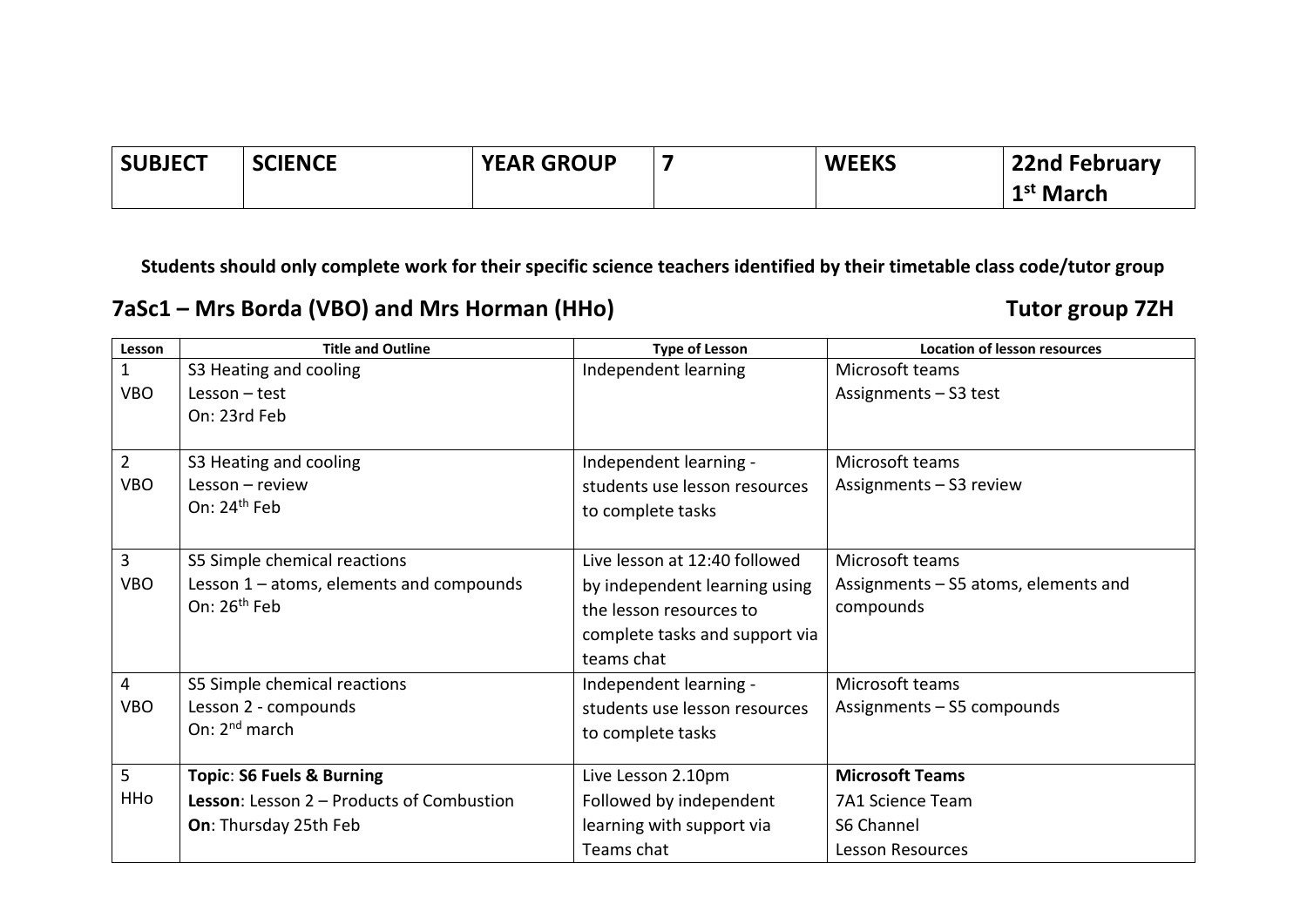| 6   | <b>Topic: S6 Fuels &amp; Burning</b>                | Independent learning -        | <b>Microsoft Teams</b>  |
|-----|-----------------------------------------------------|-------------------------------|-------------------------|
| HHo | Lesson: Lesson 3 - Oxidation of Copper              | students use lesson resources | 7A1 Science Team        |
|     | <b>On:</b> Tuesday 2 <sup>nd</sup> Mar              | to complete tasks             | S6 Channel              |
|     |                                                     |                               | <b>Lesson Resources</b> |
|     | Please note I will not be available via             |                               |                         |
|     | Teams/email during this lesson. I will reply to any |                               |                         |
|     | enquiries by the end of the school day.             |                               |                         |
|     | <b>Topic: S6 Fuels &amp; Burning</b>                | Independent learning -        | <b>Microsoft Teams</b>  |
| HHo | <b>Lesson:</b> Lesson $4$ – Oxidation of Magnesium  | students use lesson resources | <b>7A1 Science Team</b> |
|     | On: Friday 5 <sup>th</sup> Mar                      | to complete tasks             | S6 Channel              |
|     |                                                     |                               | <b>Lesson Resources</b> |

#### **7aSc2 – Mrs Borda (VBO Mr Hall (JHa) Tutor group 7TC**

| Lesson     | <b>Title and Outline</b>                 | <b>Type of Lesson</b>           | <b>Location of lesson resources</b>  |
|------------|------------------------------------------|---------------------------------|--------------------------------------|
|            | S3 Heating and cooling                   | Independent learning            | Microsoft teams                      |
| <b>VBO</b> | $Lesson - test$                          |                                 | Assignments - S3 test                |
|            | On: 22nd Feb                             |                                 |                                      |
|            |                                          |                                 |                                      |
| 2          | S3 Heating and cooling                   | Independent learning -          | Microsoft teams                      |
| <b>VBO</b> | $Lesson - review$                        | students use lesson resources   | Assignments - S3 review              |
|            | On: 23rd Feb                             | to complete tasks               |                                      |
|            |                                          |                                 |                                      |
| 3          | S5 Simple chemical reactions             | Live lesson at 2:10 followed by | Microsoft teams                      |
| <b>VBO</b> | Lesson 1 - atoms, elements and compounds | independent learning using      | Assignments – S5 atoms, elements and |
|            | On: $2^{nd}$ march                       | the lesson resources to         | compounds                            |
|            |                                          | complete tasks and support via  |                                      |
|            |                                          | teams chat                      |                                      |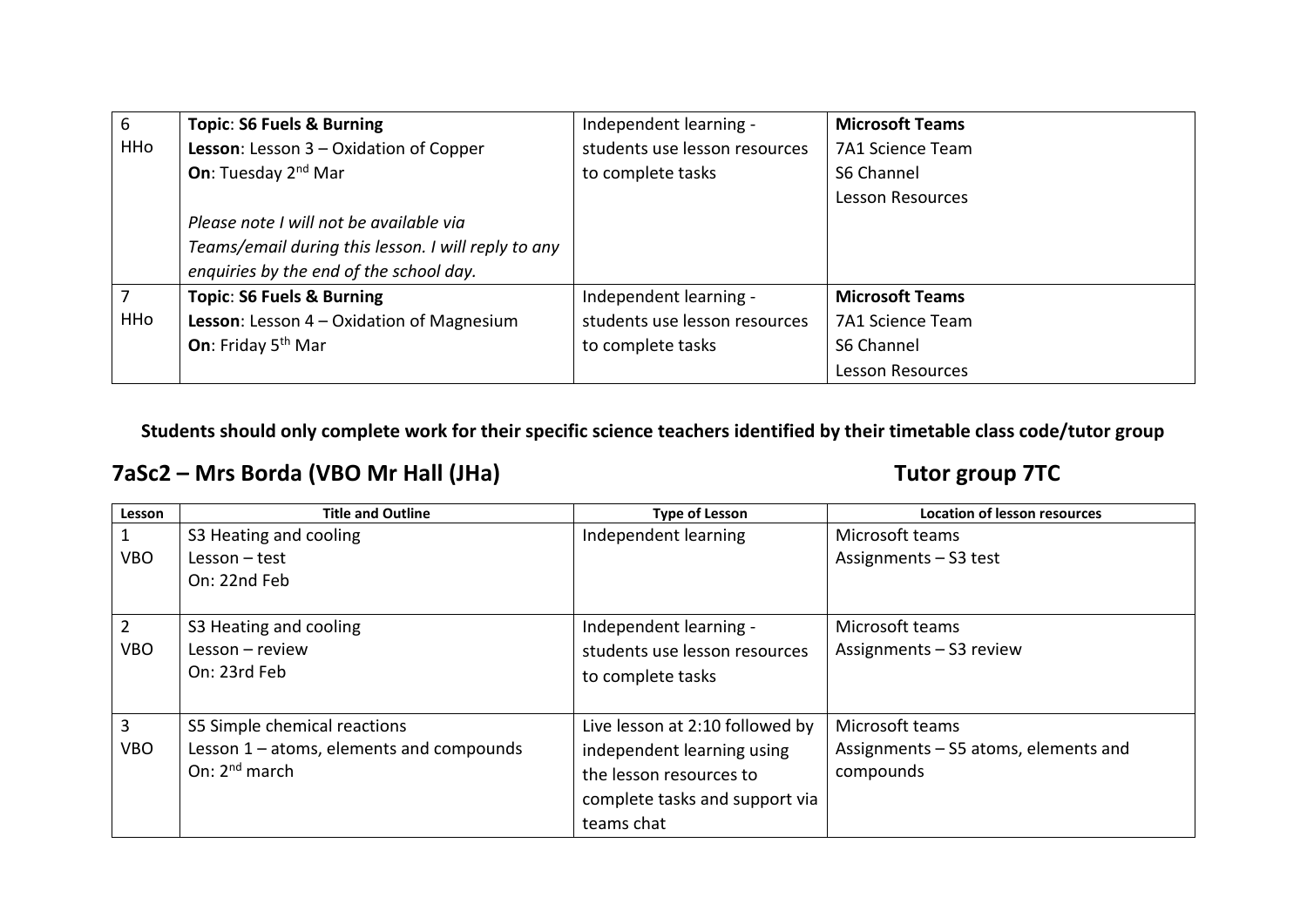| 4<br>JHa | S4-TEST                                           | Students download the test<br>from TEAMS and use the hour<br>lesson to take the test at home            | TEAMS - 7A2 Science Mr Hall - S4<br>Movement in the Human body channel -<br>lesson resources |
|----------|---------------------------------------------------|---------------------------------------------------------------------------------------------------------|----------------------------------------------------------------------------------------------|
| 5<br>JHa | Mark the test and complete the review sheet       | Students access the test mark<br>scheme and when finished,<br>complete the "review sheet<br>assignment" | TEAMS - 7A2 Science Mr Hall - S4<br>Movement in the Human body channel -<br>lesson resources |
| 6<br>JHa | S6 - Guided Independent Learning task             |                                                                                                         | TEAMS - 7A2 Science Mr Hall - S4<br>Movement in the Human body channel -<br>lesson resources |
| 7<br>JHa | "live lesson" - Introduction to Fuels and Burning | Live lesson                                                                                             | TEAMS - 7A2 Science Mr Hall - S4<br>Movement in the Human body channel -<br>lesson resources |

#### **7aSc3 – Mr Payne (RP) and Mr Keene (SK) Tutor group 7AHB**

| Lesson    | <b>Title and Outline</b> | <b>Type of Lesson</b> | <b>Location of lesson resources</b> |
|-----------|--------------------------|-----------------------|-------------------------------------|
| Ŧ.        | Topic: S3 Heating        | Test                  | Teams - Class Notebook              |
| <b>RP</b> | and Cooling              | (completed            |                                     |
|           | Lesson: Test             | online)               |                                     |
|           | <b>On: Thursday</b>      |                       |                                     |
|           | 25 <sup>th</sup> Feb P2  |                       |                                     |
|           |                          |                       |                                     |
|           | I am in school this      |                       |                                     |
|           | week. As yet, I do       |                       |                                     |
|           | not know when I          |                       |                                     |
|           | will be supervising      |                       |                                     |
|           | classes. Live            |                       |                                     |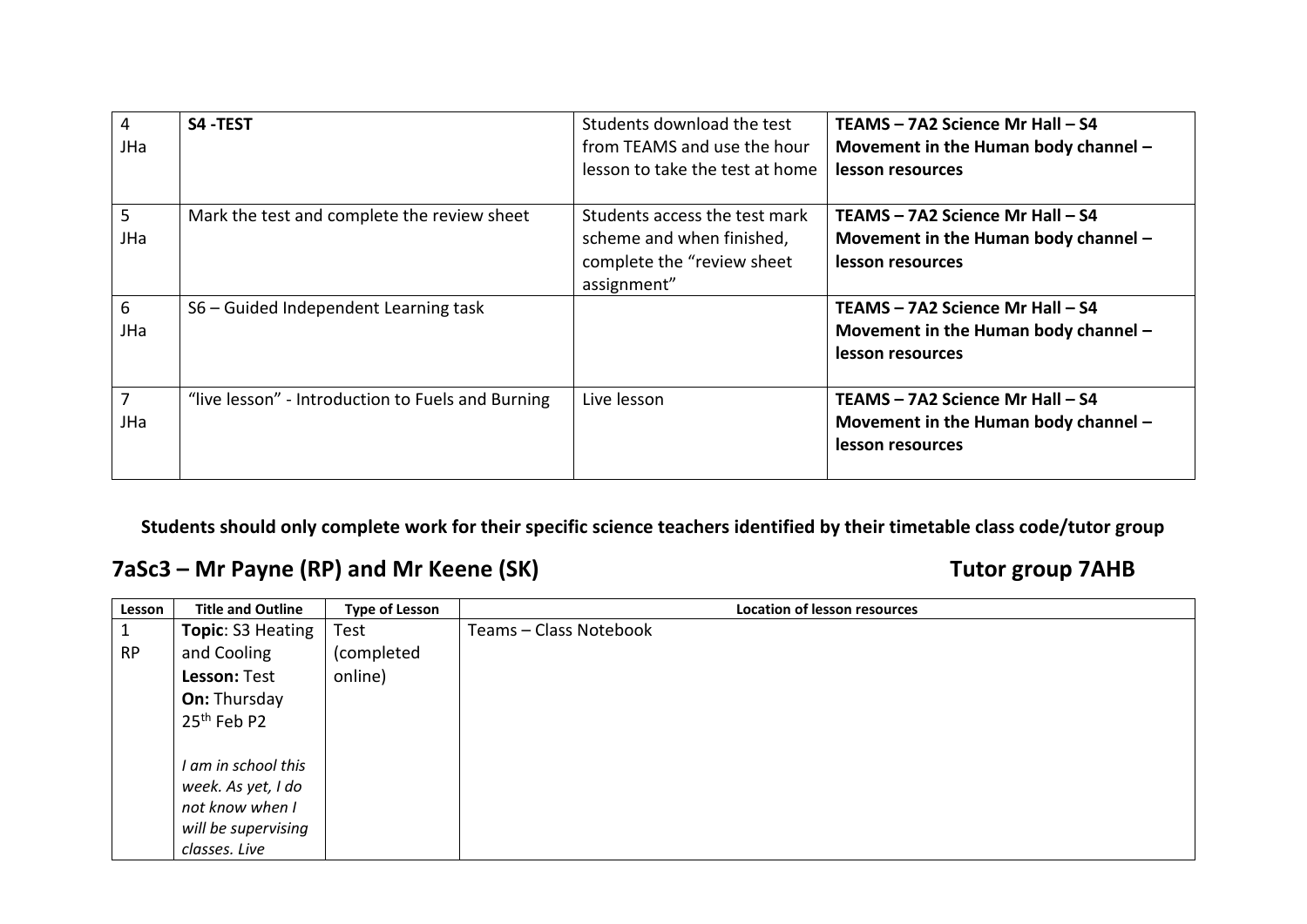|                | lessons will be<br>added to your<br>calendar during<br>the week when I |                              |                                                                               |
|----------------|------------------------------------------------------------------------|------------------------------|-------------------------------------------------------------------------------|
| $\overline{2}$ | know I will be free.<br>Topic: S5 Simple                               | Online                       | Teams - Class Notebook                                                        |
| <b>RP</b>      | chemical                                                               | worksheet                    |                                                                               |
|                | reactions                                                              | provided -                   |                                                                               |
|                | Lesson: Atoms                                                          | Mixture of                   |                                                                               |
|                | On: Tuesday 2nd                                                        | video clips, fill            |                                                                               |
|                | Mar P3                                                                 | in the blanks                |                                                                               |
|                |                                                                        | and other                    |                                                                               |
|                |                                                                        | question types.              |                                                                               |
| 3              | Topic: S5 Simple                                                       | Online                       | Teams - Class Notebook                                                        |
| <b>RP</b>      | chemical                                                               | worksheet                    |                                                                               |
|                | reactions                                                              | provided -                   |                                                                               |
|                | Lesson: Atoms,                                                         | Mixture of                   |                                                                               |
|                | elements and                                                           | video clips, fill            |                                                                               |
|                | compounds<br>On: Thursday 4th                                          | in the blanks                |                                                                               |
|                | Mar P5                                                                 | and other                    |                                                                               |
|                |                                                                        | question types.              |                                                                               |
|                |                                                                        |                              |                                                                               |
| 4              | Topic: S4                                                              | Independent                  | Teams folder - PowerPoint/pdf                                                 |
| SK<br>&        | Movement of the<br>Human Body                                          | $learning -$<br>students use | https://sted365.sharepoint.com/:f:/r/sites/Science/Shared%20Documents/S04%20- |
| LB             | Lesson: Revision                                                       | lesson                       | %20Movement%20and%20the%20human%20body/Mr%20Keene?csf=1&web=1&e=OMdWMt        |
|                | for end of topic                                                       | resources to                 |                                                                               |
|                | test.                                                                  | revise for end               |                                                                               |
|                | On: Monday                                                             | of topic test.               |                                                                               |
|                | 22nd February P1                                                       |                              |                                                                               |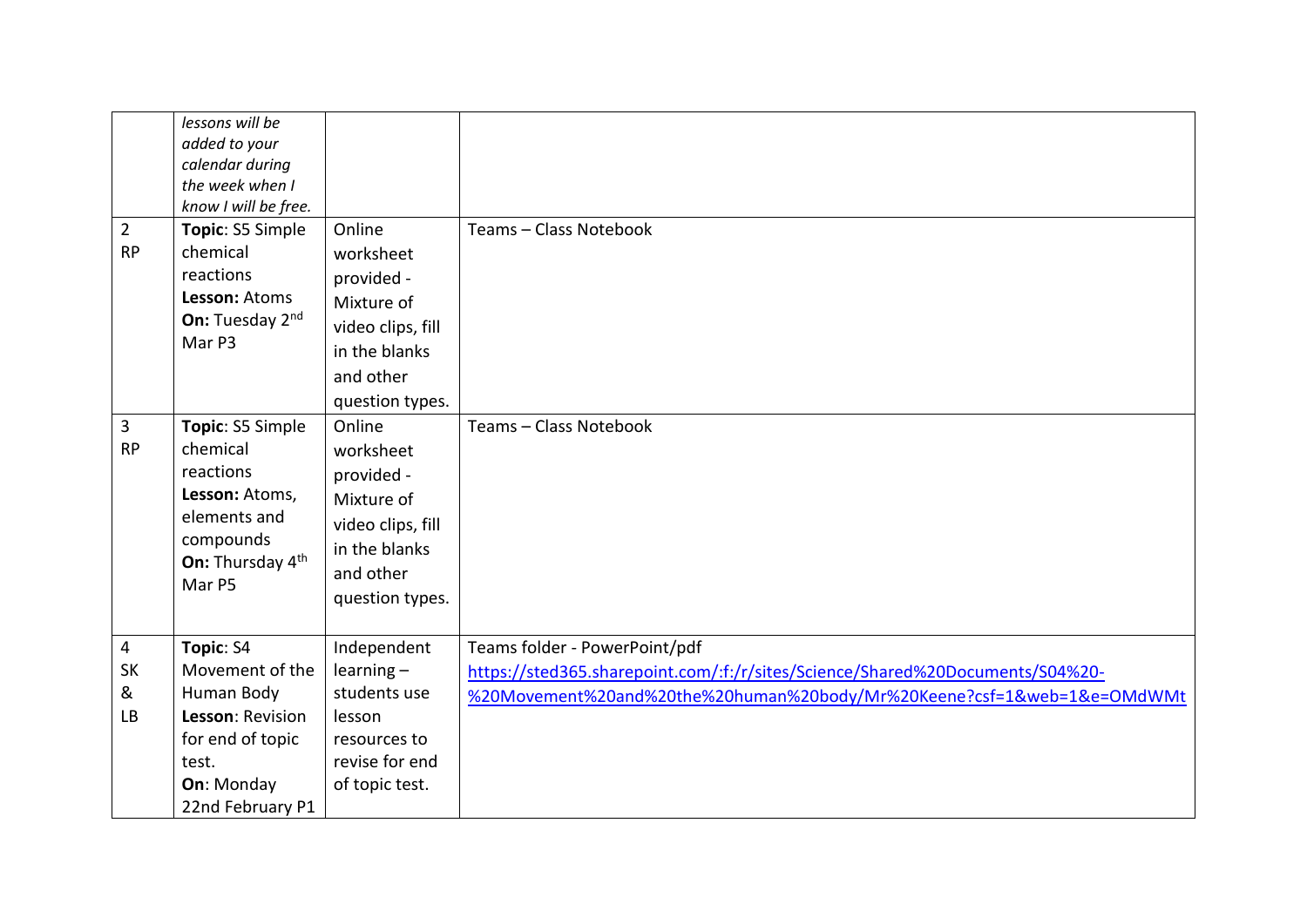| $5\phantom{a}$ | Topic: S4        | Independent     | <b>Microsoft Teams</b>                                        |
|----------------|------------------|-----------------|---------------------------------------------------------------|
| <b>SK</b>      | Movement of the  | $learning -$    | 7A3 Science Team                                              |
| &              | Human Body       | student's       | <b>General Channel</b>                                        |
| <b>LB</b>      | Lesson: End of   | complete        | S4 Movement and senses test                                   |
|                | topic test       | assessment on   | Complete in exam conditions with your exercise book put away. |
|                | On: Tuesday 22rd | Teams under     |                                                               |
|                | February P2      | exam            |                                                               |
|                |                  | conditions.     |                                                               |
| 6              | Topic: S6 Fuels  | Live lesson on  | Science - Mr Keene - All Documents (sharepoint.com)           |
| <b>SK</b>      | and Burning      | <b>Teams</b>    | S6 Fuels and Burning                                          |
| &              | Lesson:          | 14:10 until     | Lesson 1 - Introduction to fuels and Burning                  |
| LB             | Introduction to  | 14:55           |                                                               |
|                | fuels and        |                 |                                                               |
|                | burning.         |                 |                                                               |
|                | On: Friday 26th  |                 |                                                               |
|                | February P5      |                 |                                                               |
| $\overline{7}$ | Topic: S6 Fuels  | Independent     | Science - Mr Keene - All Documents (sharepoint.com)           |
| <b>SK</b>      | and Burning      | activities      | S6 Fuels and Burning                                          |
| &              | Lesson: Lesson 2 | where           | Lesson 1 - Combustion                                         |
| <b>LB</b>      | - Combustion     | students learn  |                                                               |
|                | On: Wednesday    | about           |                                                               |
|                | 3rd March P4     | combustion.     |                                                               |
|                |                  | Work to be      |                                                               |
|                |                  | completed in    |                                                               |
|                |                  | exercise books. |                                                               |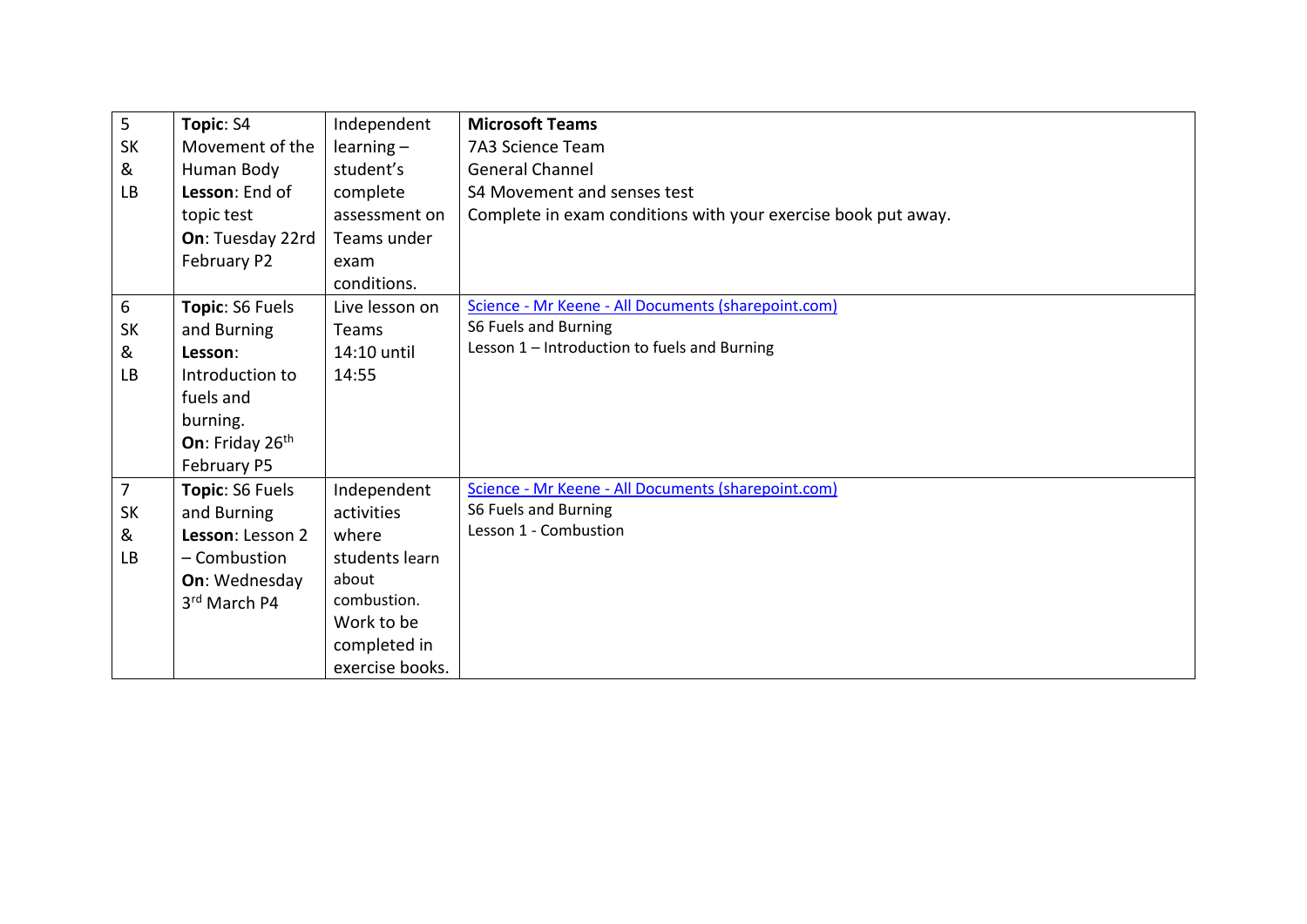**7lSc1 – Mr Dell (SD) and Mr Harris (RHa) Tutor group 7LK (now 7SK)**

| Lesson         | <b>Title and Outline</b>                           | <b>Type of Lesson</b>         | <b>Location of lesson resources</b>         |
|----------------|----------------------------------------------------|-------------------------------|---------------------------------------------|
| $\mathbf{1}$   | <b>Topic:</b> S3 Heating and Cooling               | Independent lesson - Students | Microsoft Teams - 7L1 Science with Mr Dell- |
| SD             | Lesson: Heating and Cooling Curves                 | work through tasks on         | S3 Heating and Cooling Channel              |
|                | On: Tuesday 23rd Feb Period 3                      | <b>PowerPoint resources</b>   |                                             |
|                |                                                    |                               |                                             |
| $\overline{2}$ | <b>Topic: S3 Heating and Cooling</b>               | Independent lesson - Students | Microsoft Teams - 7L1 Science with Mr Dell- |
| SD             | Lesson: Expansion & contraction                    | work through tasks on         | S3 Heating and Cooling Channel              |
|                | On: Tuesday 1st March Period 4                     | <b>PowerPoint resources</b>   |                                             |
|                |                                                    |                               |                                             |
| 3              | Topic: S3 Heating and Cooling                      | Live lesson                   | Microsoft Teams - 7L1 Science with Mr Dell- |
| SD             | Lesson: Problems with expansion & contraction      |                               |                                             |
|                | On: Friday 5 <sup>th</sup> March Period 4          |                               |                                             |
|                |                                                    |                               |                                             |
| 4              | S6.6 - Thermal decomposition                       | Independent lesson with       | Team: 7L1 Science 2020 - Mr Harris          |
| <b>RHa</b>     | Using the link in the PowerPoint to complete a     | explicit instructions on the  | Channel: S6 - Fuels and burning             |
|                | quiz, watch a video (making notes), use the        | PowerPoint.                   |                                             |
|                | supplied resources and complete the exit quiz.     | Live lessons will be booked   |                                             |
|                |                                                    | nearer the time where         |                                             |
|                |                                                    | appropriate.                  |                                             |
| 5              | S6.7 - Burning Fuels                               | Independent lesson with       | Team: 7L1 Science 2020 - Mr Harris          |
| RHa            | Planning an investigation that would allow         | explicit instructions on the  | Channel: S6 - Fuels and burning             |
|                | students to know which fuel has the most energy.   | PowerPoint.                   |                                             |
|                |                                                    | Live lessons will be booked   |                                             |
|                |                                                    | nearer the time where         |                                             |
|                |                                                    | appropriate.                  |                                             |
| 6              | S6.8 - Results                                     | Independent lesson with       | Team: 7L1 Science 2020 - Mr Harris          |
| RHa            | Processing and analysing a set of results from the | explicit instructions on the  | Channel: S6 - Fuels and burning             |
|                | previous lessons practical.                        | PowerPoint.                   |                                             |
|                |                                                    |                               |                                             |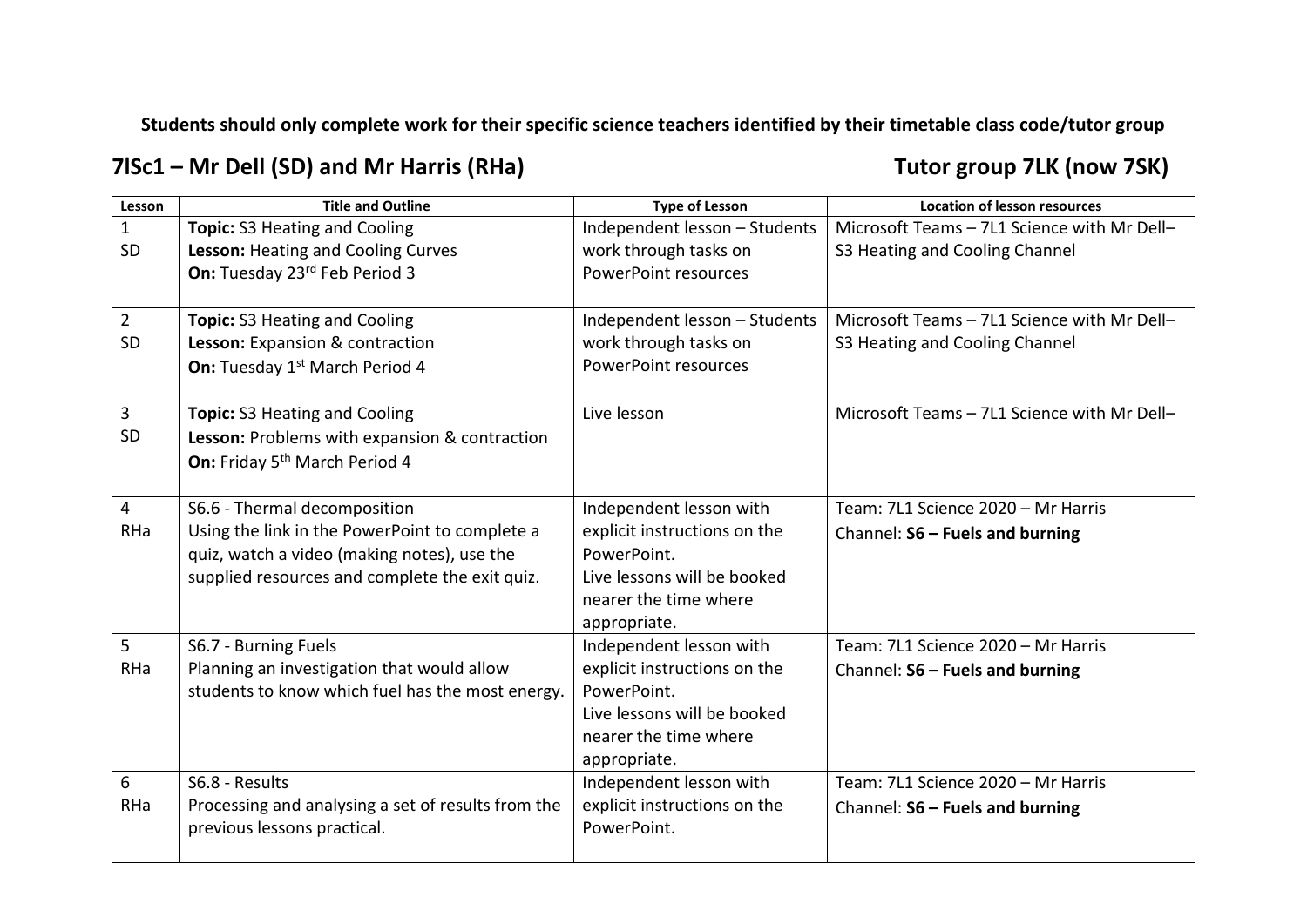|     |                                                                                                                                         | Live lessons will be booked<br>nearer the time where<br>appropriate.                                                                           |                                                                       |
|-----|-----------------------------------------------------------------------------------------------------------------------------------------|------------------------------------------------------------------------------------------------------------------------------------------------|-----------------------------------------------------------------------|
| RHa | S6.9 Fire retardants<br>Looking into the effect of treating materials to<br>become resistant to fire. Interpreting a set of<br>results. | Independent lesson with<br>explicit instructions on the<br>PowerPoint.<br>Live lessons will be booked<br>nearer the time where<br>appropriate. | Team: 7L1 Science 2020 - Mr Harris<br>Channel: S6 - Fuels and burning |

### **7lSc2 – Mrs Power (APo) and Mrs Horman (HHo) Tutor group 7DB**

| Lesson | <b>Title and Outline</b>                       | <b>Type of Lesson</b>         | <b>Location of lesson resources</b>      |
|--------|------------------------------------------------|-------------------------------|------------------------------------------|
|        | Topic: S3 Heating and Cooling                  | Live Lesson Period 4          | Microsoft Teams - 7L2 Science with Mrs   |
| APo    | Lesson: Heating and Cooling Revision           | 12:40-1:20pm                  | Power – S3 Heating and Cooling Channel – |
|        | On: Wednesday 24 Feb Period 4                  |                               | Lesson Resources - Mrs Power folder      |
|        | The S3 Test is next Tuesday 2 March            |                               |                                          |
|        | Topic: S3 Heating and Cooling                  | Consolidation/Independent     | Microsoft Teams - 7L2 Science with Mrs   |
| APo    | Lesson: Heating and Cooling Revision continued | lesson - see PowerPoint       | Power – S3 Heating and Cooling Channel – |
|        | On: Friday 26 Feb Period 3                     |                               | Lesson Resources - Mrs Power folder      |
|        | Students do their own revision for this topic  |                               |                                          |
| 3      | Topic: S3 Heating and Cooling                  | Independent learning -S3      | Microsoft Teams - 7L2 Science with Mrs   |
| APo    | Lesson: S3 Heating and Cooling Test            | Heating and Cooling test in a | Power - S3 Heating and Cooling Channel - |
|        | On: Tuesday 2 March Period 3                   | word document                 | Lesson Resources - Mrs Power folder      |
|        | Students complete the test by answering        |                               |                                          |
|        | questions in their books or printing the test  |                               |                                          |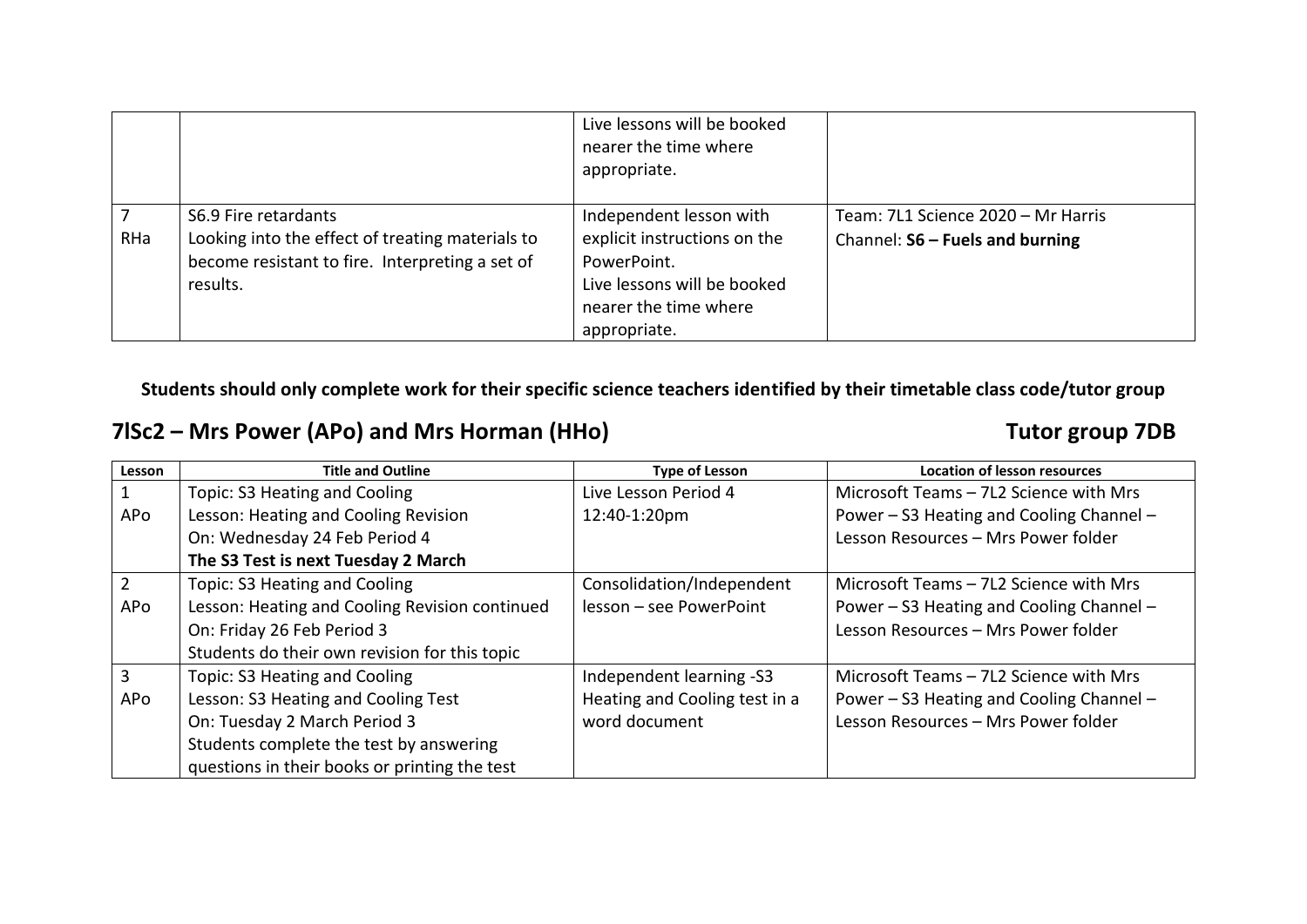| 4          | Topic: S3 Heating and Cooling                    | Independent learning - Mark   | Microsoft Teams - 7L2 Science with Mrs   |
|------------|--------------------------------------------------|-------------------------------|------------------------------------------|
| APo        | Lesson: Mark test/Test review                    | scheme will be a word         | Power - S3 Heating and Cooling Channel - |
|            | On: Wednesday 3 March Period 5                   | document on Teams. Test       | Lesson Resources - Mrs Power folder      |
|            | Students mark and correct their own test using   | review will be an assignment  |                                          |
|            | the mark scheme. Students complete the test      | on Teams                      |                                          |
|            | review sheet via an assignment on Teams.         |                               |                                          |
| 5          | <b>Topic: S6 Fuels and Burning</b>               | Live Lesson 2.10pm            | <b>Microsoft Teams</b>                   |
| HHo        | Lesson: Lesson 1 - Introduction to Fuels and     | Followed by independent       | 7L2 Science Team                         |
|            | <b>Burning</b>                                   | learning with support via     | S6 Channel                               |
|            | <b>On:</b> Monday $22^{nd}$ Feb                  | Teams chat                    | <b>Lesson Resources</b>                  |
| 6          | <b>Topic: S6 Fuels &amp; Burning</b>             | Live Lesson 9.10am            | <b>Microsoft Teams</b>                   |
| <b>HHo</b> | <b>Lesson:</b> Lesson 2 – Products of Combustion | Followed by independent       | 7L2 Science Team                         |
|            | <b>On:</b> Tuesday 23rd Feb                      | learning with support via     | S6 Channel                               |
|            |                                                  | Teams chat                    | <b>Lesson Resources</b>                  |
| 7          | <b>Topic: S6 Fuels &amp; Burning</b>             | Independent learning -        | <b>Microsoft Teams</b>                   |
| HHo        | <b>Lesson:</b> Lesson $3$ – Oxidation of Copper  | students use lesson resources | 7L2 Science Team                         |
|            | <b>On:</b> Monday $1st$ Mar                      | to complete tasks             | S6 Channel                               |
|            |                                                  |                               | <b>Lesson Resources</b>                  |

### **7lSc3 – Mr Payne (RP) and Mrs Horman (HHo) Tutor group 7KT**

| Lesson    | <b>Title and Outline</b>                                                                                                                                                             | <b>Type of Lesson</b>          | <b>Location of lesson resources</b> |
|-----------|--------------------------------------------------------------------------------------------------------------------------------------------------------------------------------------|--------------------------------|-------------------------------------|
|           | <b>Topic: S3 Heating and Cooling</b>                                                                                                                                                 | Test review and title page for | Teams - Class Notebook              |
| <b>RP</b> | Lesson: Test review and title page<br>On: Monday 22 <sup>nd</sup> Feb P5                                                                                                             | next topic.                    |                                     |
|           | I am in school this week. As yet, I do not know when I<br>will be supervising classes. Live lessons will be added<br>to your calendar during the week when I know I will be<br>free. |                                |                                     |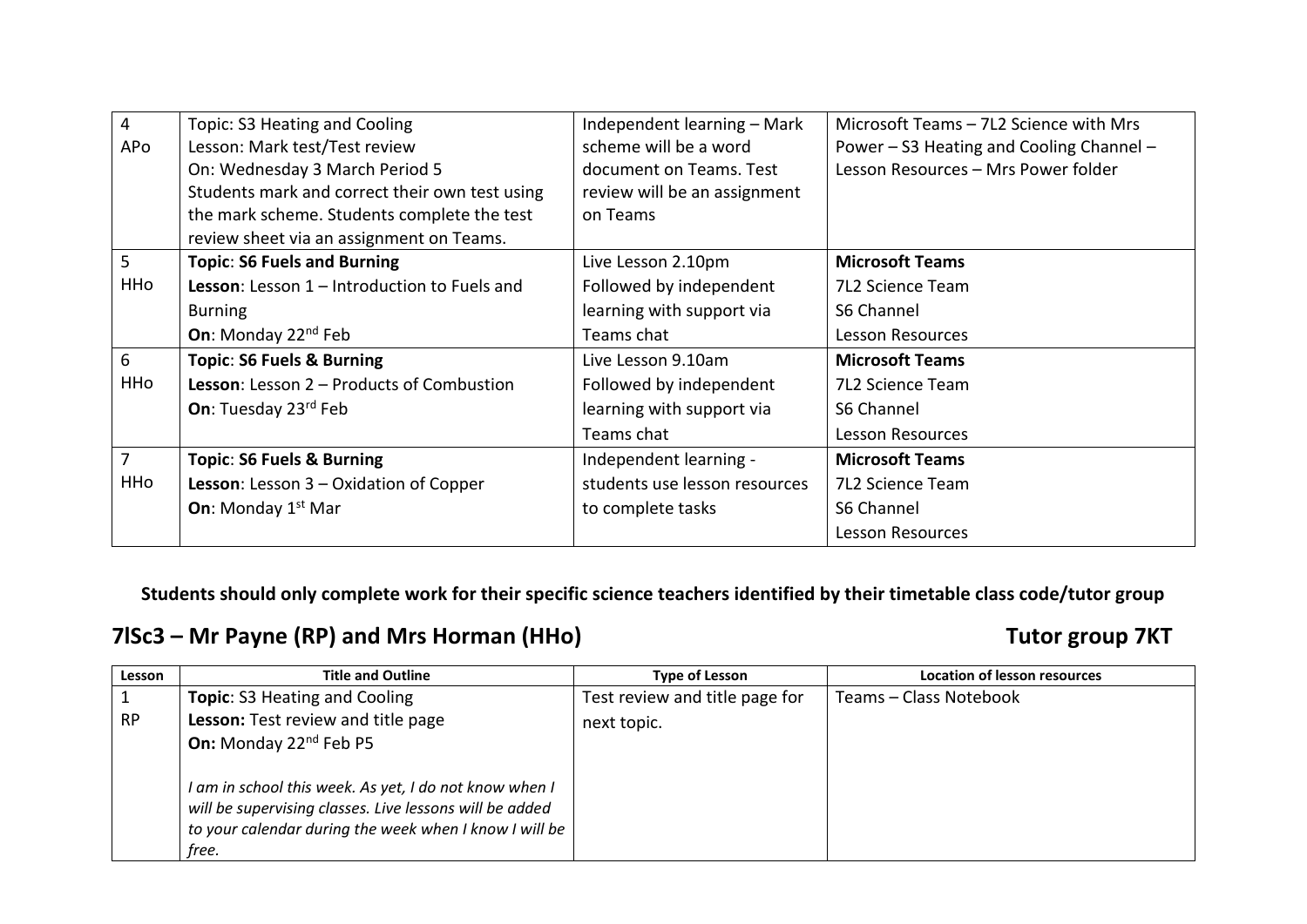| $\overline{2}$<br><b>RP</b><br>3 | Topic: S5 Simple chemical reactions<br>Lesson: Atoms<br>On: Tuesday 2 <sup>nd</sup> Mar P5<br>Topic: S5 Simple chemical reactions | Online worksheet provided -<br>Mixture of video clips, fill in<br>the blanks and other question<br>types.<br>Online worksheet provided - | Teams - Class Notebook<br>Teams - Class Notebook |
|----------------------------------|-----------------------------------------------------------------------------------------------------------------------------------|------------------------------------------------------------------------------------------------------------------------------------------|--------------------------------------------------|
| <b>RP</b>                        | Lesson: Atoms, elements and compounds<br>On: Wednesday 3rd Mar P5                                                                 | Mixture of video clips, fill in<br>the blanks and other question<br>types.                                                               |                                                  |
| 4<br><b>RP</b>                   | Topic: S5 Simple chemical reactions<br>Lesson: Chemical formulae<br>On: Friday 5 <sup>th</sup> Mar P3                             | Online worksheet provided -<br>Mixture of video clips, fill in<br>the blanks and other question<br>types.                                | Teams - Class Notebook                           |
| 5                                | <b>Topic: S6 Fuels &amp; Burning</b>                                                                                              | Live Lesson 10.10am                                                                                                                      | <b>Microsoft Teams</b>                           |
| <b>HHo</b>                       | Lesson: Lesson 2 - Products of Combustion                                                                                         | Followed by independent                                                                                                                  | 7L3 Science Team                                 |
|                                  | On: Tuesday 23rd Feb                                                                                                              | learning with support via                                                                                                                | S6 Channel                                       |
|                                  |                                                                                                                                   | Teams chat                                                                                                                               | <b>Lesson Resources</b>                          |
| 6                                | <b>Topic: S6 Fuels &amp; Burning</b>                                                                                              | Independent learning -                                                                                                                   | <b>Microsoft Teams</b>                           |
| HHo                              | Lesson: Lesson 3 - Oxidation of Copper                                                                                            | students use lesson resources                                                                                                            | 7L3 Science Team                                 |
|                                  | On: Friday 26 <sup>th</sup> Feb                                                                                                   | to complete tasks                                                                                                                        | S6 Channel                                       |
|                                  |                                                                                                                                   |                                                                                                                                          | <b>Lesson Resources</b>                          |
| $\overline{7}$                   | <b>Topic: S6 Fuels &amp; Burning</b>                                                                                              | Independent learning -                                                                                                                   | <b>Microsoft Teams</b>                           |
| HHo                              | Lesson: Lesson 4 - Oxidation of Magnesium                                                                                         | students use lesson resources                                                                                                            | 7L3 Science Team                                 |
|                                  | <b>On:</b> Monday 1 <sup>st</sup> Mar                                                                                             | to complete tasks                                                                                                                        | S6 Channel                                       |
|                                  |                                                                                                                                   |                                                                                                                                          | <b>Lesson Resources</b>                          |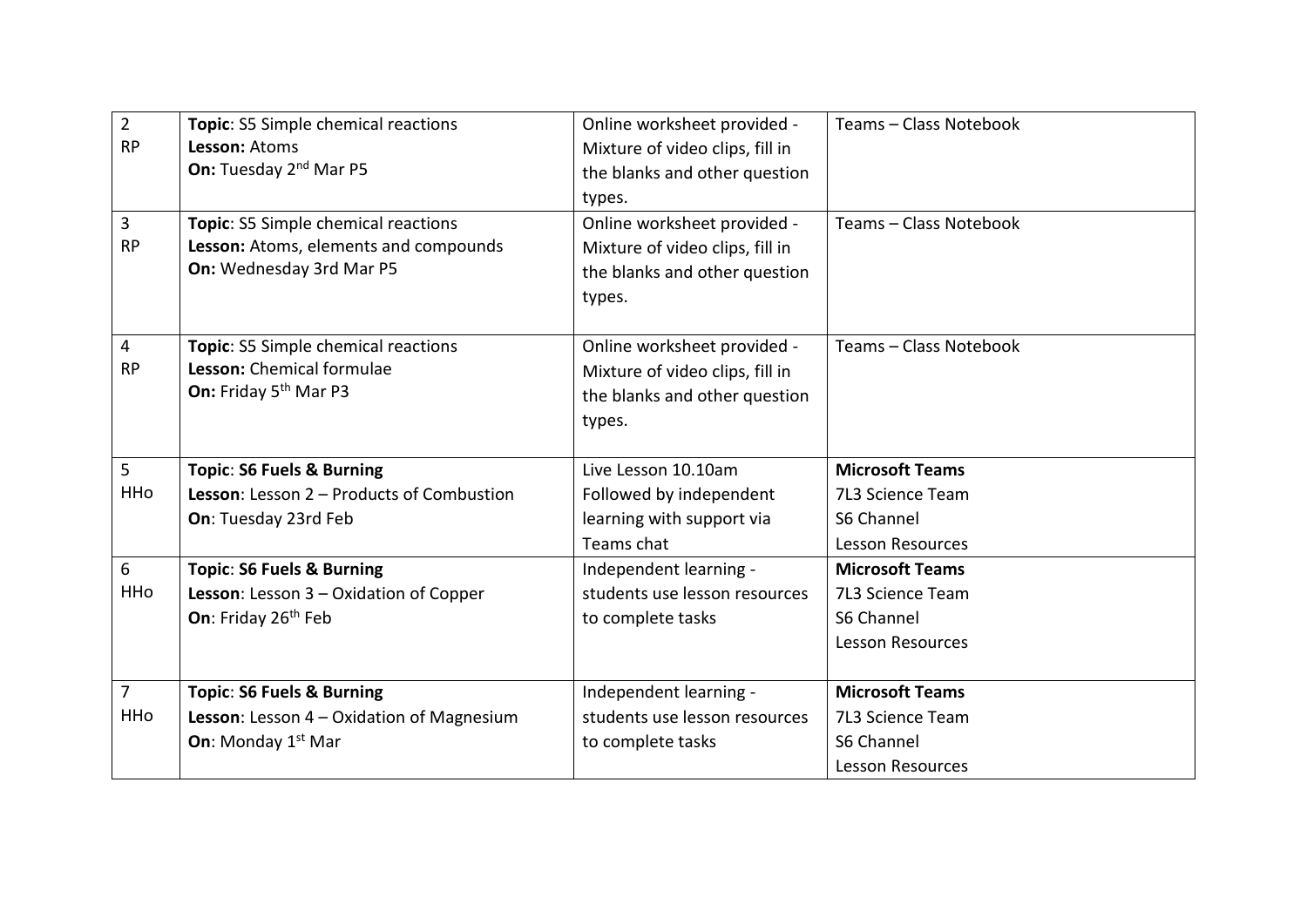| <b>SUBJECT</b> | <b>GEOGRAPHY</b> | <b>YEAR GROUP</b> | <b>WEEKS</b> | <b>22nd February</b>  |
|----------------|------------------|-------------------|--------------|-----------------------|
|                |                  |                   |              | 1 <sup>st</sup> March |

| Lesson | <b>Title and Outline</b>                                                                                                                                                                                                | <b>Type of Lesson</b>                                                                                          | <b>Location of lesson resources</b>                                                                                                                      |
|--------|-------------------------------------------------------------------------------------------------------------------------------------------------------------------------------------------------------------------------|----------------------------------------------------------------------------------------------------------------|----------------------------------------------------------------------------------------------------------------------------------------------------------|
|        | Weather & climate of the UK - Weather<br>associated with high pressure                                                                                                                                                  | Flipped Learning lesson.<br>Students will be pre-learning<br>knowledge in preparation for<br>their live lesson | Students to check Microsoft Teams. These will<br>be made available by their subject teacher via<br>their class Microsoft Teams page                      |
|        | An interactive lesson with their class teacher,<br>checking understanding of the flipped learning<br>and modelling the skills needed to tackle<br>questions effectively ready to do these for<br>themselves next lesson | Live lesson                                                                                                    | Students to check Microsoft Teams. An<br>invitation will be sent to join this lesson by<br>their subject teacher via their class Microsoft<br>Teams page |
|        | Answering exam style questions. These will be<br>need to be submitted to their teacher via<br>Microsoft Teams for assessment and feedback                                                                               | Assessment                                                                                                     | Students to check Microsoft Teams. This will<br>be set via an assignment by their subject<br>teacher via their class Microsoft Teams page                |

| <b>SUBJECT</b> | <b>HISTORY</b> | <b>YEAR GROUP</b> | <b>WEEKS</b> | <b>22nd February</b>  |
|----------------|----------------|-------------------|--------------|-----------------------|
|                |                |                   |              | 1 <sup>st</sup> March |

 $\Gamma$ 

|        | Students are only expected to complete THREE of the following lessons every two weeks, but due to the two-week<br>rotating timetable, students will be in different places. They need to follow the lesson as directed by their class |                  |                                                                                                        |  |  |  |
|--------|---------------------------------------------------------------------------------------------------------------------------------------------------------------------------------------------------------------------------------------|------------------|--------------------------------------------------------------------------------------------------------|--|--|--|
|        |                                                                                                                                                                                                                                       |                  | teacher on Teams. To assist them with following the lessons, we advise ticking them off when complete. |  |  |  |
| Lesson | Type of Lesson (subject to<br><b>Title and Outline</b><br><b>Location of lesson resources</b>                                                                                                                                         |                  |                                                                                                        |  |  |  |
|        | change by class teacher via                                                                                                                                                                                                           |                  |                                                                                                        |  |  |  |
|        | notification on Teams)                                                                                                                                                                                                                |                  |                                                                                                        |  |  |  |
|        | How dark were the Dark Ages? The                                                                                                                                                                                                      | Flipped learning | Lesson set on TEAMS page - available via Oak National                                                  |  |  |  |
|        | Anglo-Saxon Kingdoms                                                                                                                                                                                                                  |                  | Academy                                                                                                |  |  |  |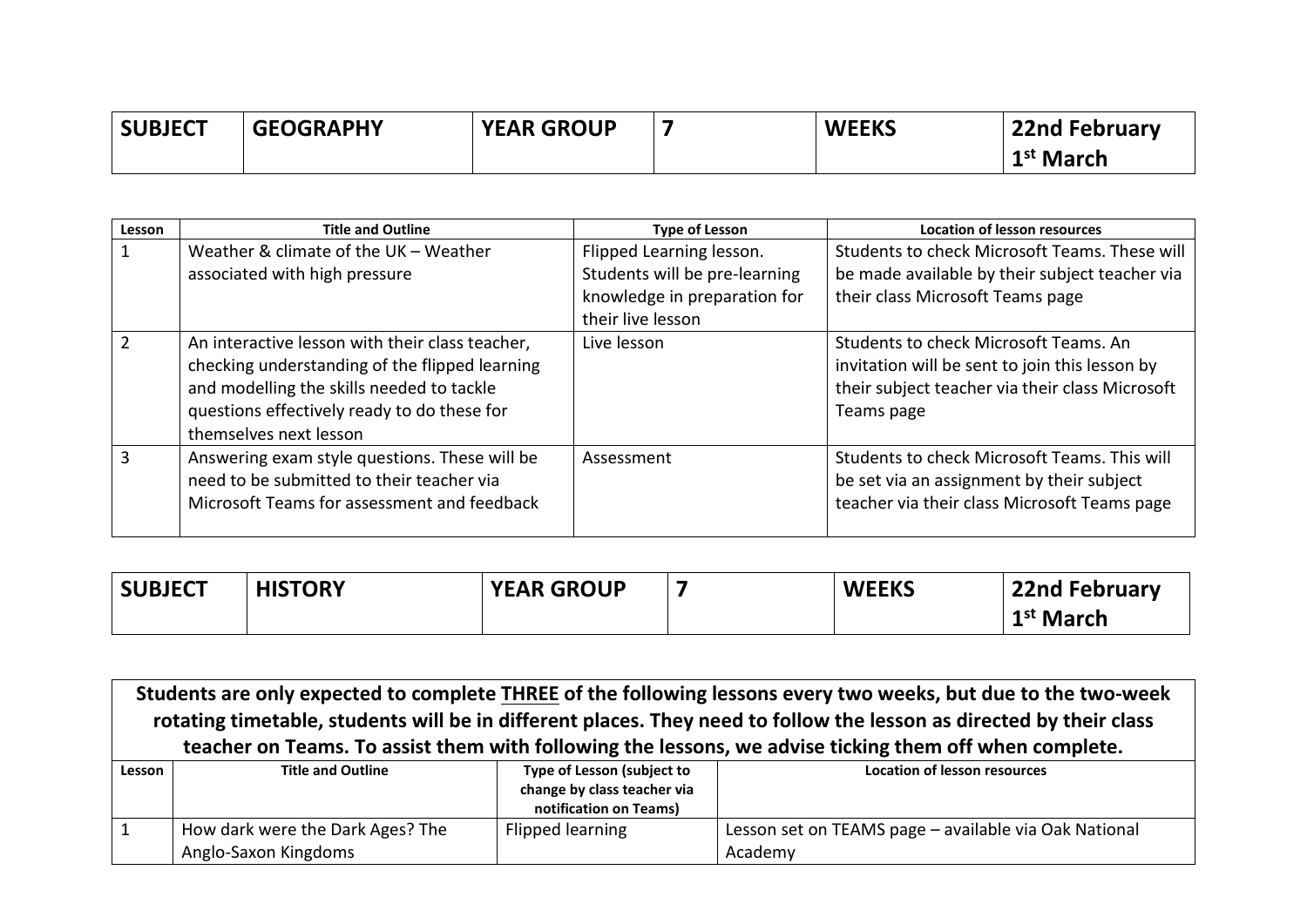|                | Students will learn about the different<br>tribes that arrived to form the<br>heptarchy of Anglo-Saxon kingdoms.              |                         | https://classroom.thenational.academy/lessons/the-anglo-<br>saxon-kingdoms-c5jkgt<br>Topic 2A - The Romans and Anglo-Saxons L6 The Anglo-<br>Saxon kingdoms                                                                |
|----------------|-------------------------------------------------------------------------------------------------------------------------------|-------------------------|----------------------------------------------------------------------------------------------------------------------------------------------------------------------------------------------------------------------------|
| $\overline{2}$ | How dark were the Dark Ages?                                                                                                  | Live and consolidation  | Invitation in TEAMS channel                                                                                                                                                                                                |
|                | Students will use sources to decide<br>whether we can argue that the Anglo-<br>Saxon era should be called the "dark<br>ages". |                         | Task sheet can be found on SharePoint under "year 7",<br>under topic 2A, lesson 9.<br>https://sted365.sharepoint.com/sites/StEdwardsHistory2/Si<br>tePages/Year-7-Power-and-the-people.aspx                                |
| 3              | How dark were the dark ages? The                                                                                              | <b>Flipped learning</b> | Lesson set on TEAMS page - available via Oak National                                                                                                                                                                      |
|                | conversion of the Anglo Saxons                                                                                                |                         | Academy                                                                                                                                                                                                                    |
|                | Students will learn about the<br>Christianisation of the                                                                      |                         | https://classroom.thenational.academy/lessons/the-<br>conversion-of-anglo-saxons-6mt68c                                                                                                                                    |
| 4              | How dark were the Dark Ages? End of<br>topic quiz                                                                             | Assessment              | Link will be posted to "assignments" on your teams pages.                                                                                                                                                                  |
|                | Consolidation of learning on the Dark<br>Ages, using knowledge from previous<br>learning.                                     |                         |                                                                                                                                                                                                                            |
| 5              | Did the Normans bring a "truckload of                                                                                         | <b>Flipped learning</b> | Lesson set on TEAMS page.                                                                                                                                                                                                  |
|                | trouble"?<br>The Battle of Hastings                                                                                           |                         | Complete the video sheet on SharePoint (linked to your<br>teams) under topic 3, lesson 1 "The Battle of Hastings"<br>https://sted365.sharepoint.com/sites/StEdwardsHistory2/Si<br>tePages/Year-7-Power-and-the-people.aspx |
|                |                                                                                                                               |                         |                                                                                                                                                                                                                            |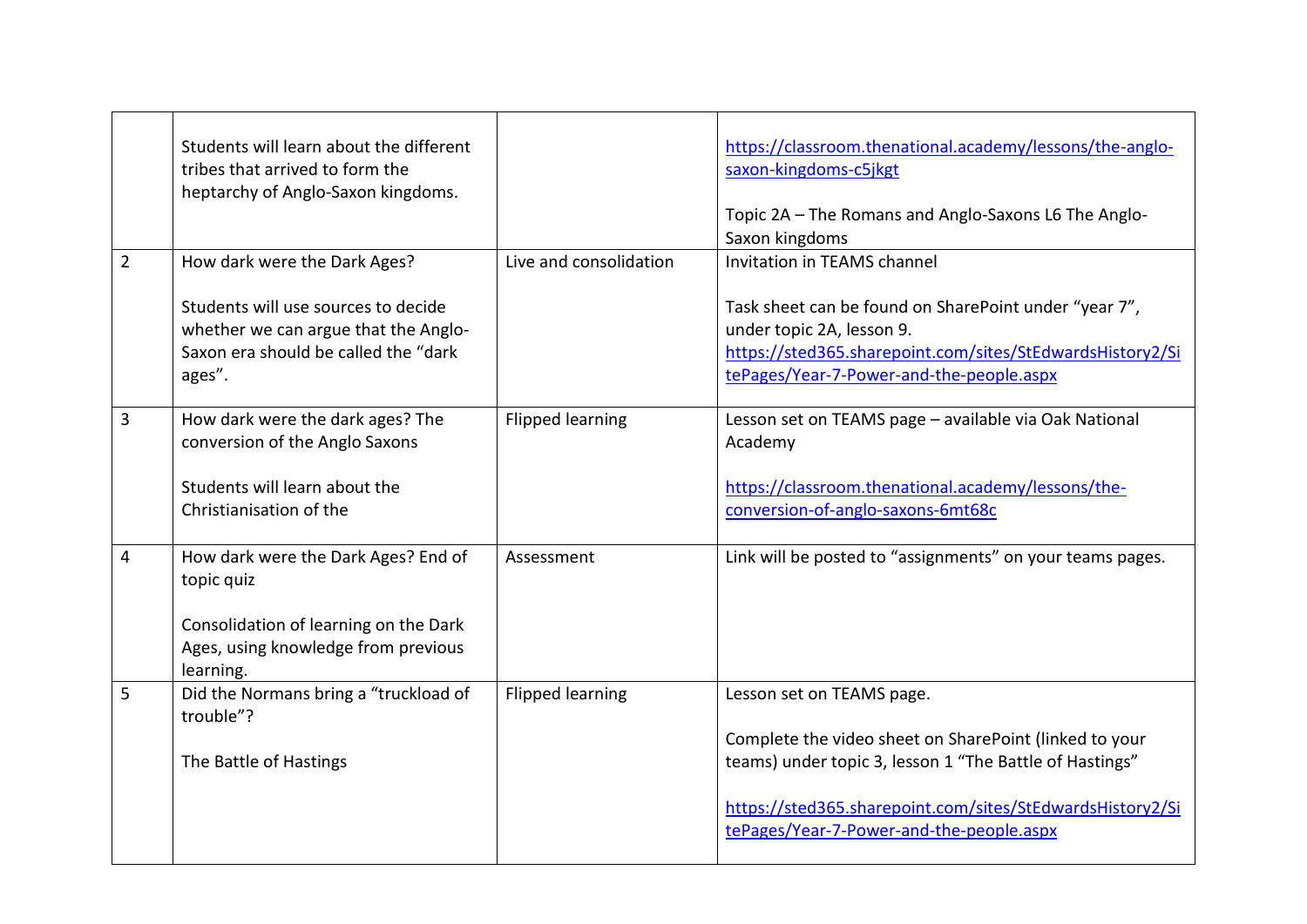| <b>SUBJECT</b> | <b>FRENCH</b> | <b>YEAR GROUP</b> | <b>WEEKS</b> | <b>22nd February</b> |
|----------------|---------------|-------------------|--------------|----------------------|
|                |               |                   |              | $1st$ March          |

| Lesson         | <b>Title and Outline</b>                         | <b>Type of Lesson</b> | <b>Location of lesson resources</b>   |
|----------------|--------------------------------------------------|-----------------------|---------------------------------------|
| $\mathbf{1}$   | 7a: Monday 22 <sup>nd</sup> February             | Live                  | Invitation sent via Teams Page        |
|                | 71: Wednesday 24 <sup>th</sup> February          |                       |                                       |
|                |                                                  |                       |                                       |
|                | <b>Title: Bonjour</b>                            |                       |                                       |
|                | L.O: I can greet people and answer simple        |                       |                                       |
|                | questions in French                              |                       |                                       |
| $\overline{2}$ | 7a: Thursday 25 <sup>th</sup> February           | Independent           | Class Teams Page, saved under 'Files' |
|                | 71: Thursday 25 <sup>th</sup> February           |                       |                                       |
|                |                                                  |                       |                                       |
|                | Title: Les nombre                                |                       |                                       |
|                | L.O: I can count and recognise numbers in French |                       |                                       |
|                |                                                  |                       |                                       |
| 3              | 7a: Tuesday 2 <sup>nd</sup> March                | Live                  | Invitation sent via Teams Page        |
|                | 71: Monday 1 <sup>st</sup> March                 |                       |                                       |
|                |                                                  |                       |                                       |
|                | Title: J'aime la musique                         |                       |                                       |
|                | L.O: I can say what I like and dislike.          |                       |                                       |
|                |                                                  |                       |                                       |
| 4              | 7a: Thursday 4 <sup>th</sup> March               | Independent           | Class Teams Page, saved under 'Files' |
|                | 71: Tuesday 2 <sup>nd</sup> March                |                       |                                       |
|                |                                                  |                       |                                       |
|                | Title: Les jours et les mois                     |                       |                                       |
|                | L.O: I can talk about days, months and my        |                       |                                       |
|                | birthday                                         |                       |                                       |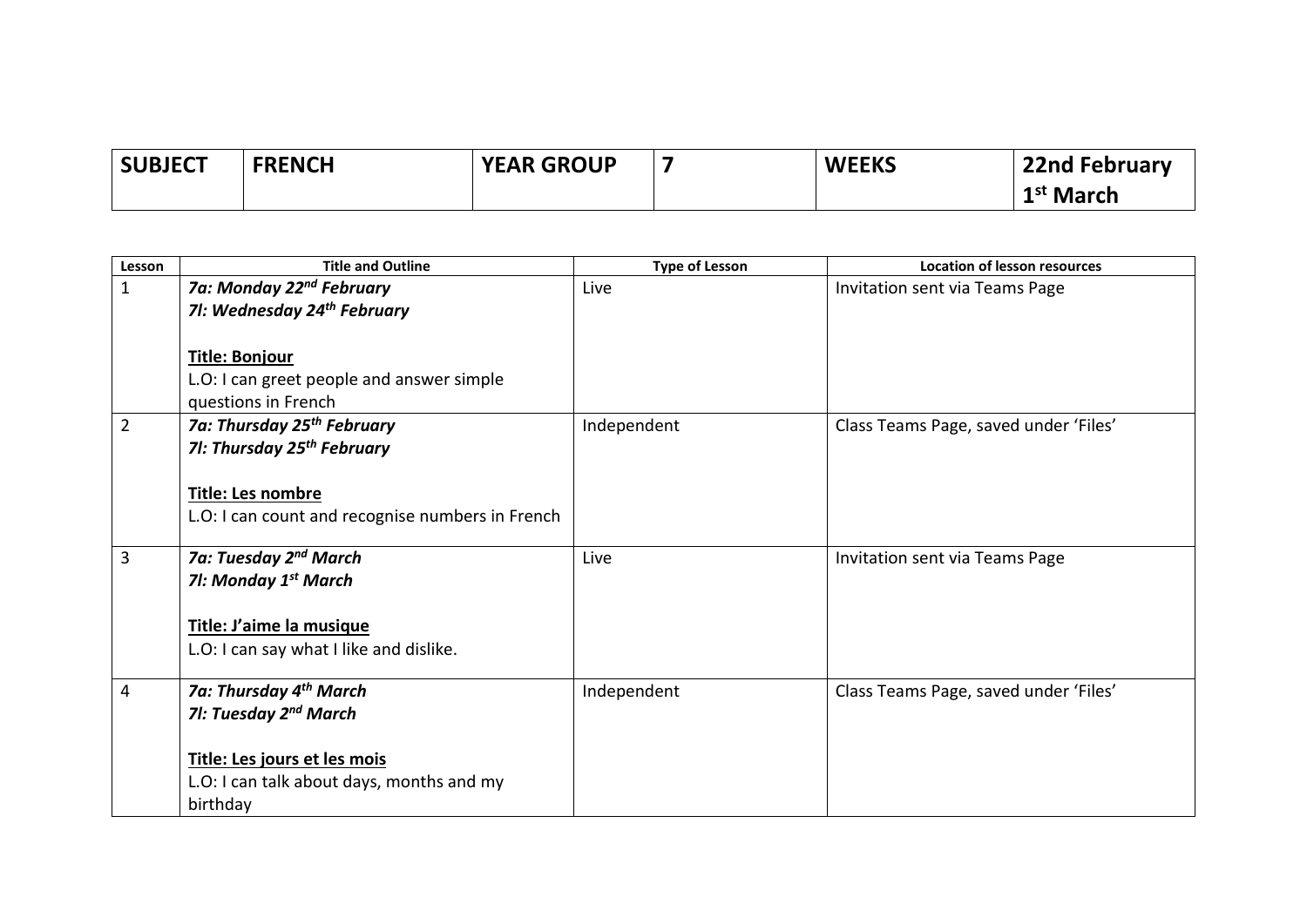| 7a: Friday 5 <sup>th</sup> March<br>7I: Wednesday 3 <sup>rd</sup> March                     | Independent | Class Teams Page, saved under 'Files' |
|---------------------------------------------------------------------------------------------|-------------|---------------------------------------|
| Title : Je suis anglais<br>L.O: I can say and write names of countries and<br>nationalities |             |                                       |

| <b>SUBJECT</b> | <b>GERMAN</b> | <b>YEAR GROUP</b> | <b>WEEKS</b> | <b>22nd February</b>  |
|----------------|---------------|-------------------|--------------|-----------------------|
|                |               |                   |              | 1 <sup>st</sup> March |

| Lesson         | <b>Title and Outline</b>                     | <b>Type of Lesson</b> | <b>Location of lesson resources</b>   |
|----------------|----------------------------------------------|-----------------------|---------------------------------------|
| $\mathbf{1}$   | 7a: Monday 22 <sup>nd</sup> February         | Independent lesson    | Class Teams Page, saved under 'Files' |
|                | 71: Wednesday 24 <sup>th</sup> February      |                       |                                       |
|                | <b>Title: Hallo!</b>                         |                       |                                       |
|                | LO: I can greet people and introduce myself. |                       |                                       |
| $\overline{2}$ | 7a: Thursday 25 <sup>th</sup> February       | Live lesson           | Invitation sent via Teams Page        |
|                | 71: Thursday 25 <sup>th</sup> February       |                       |                                       |
|                | Title: Die Zahlen 0 bis 20                   |                       |                                       |
|                | LO: I can count to 20 and say how old I am.  |                       |                                       |
| 3              | 7a: Tuesday 2 <sup>nd</sup> March            | Independent lesson    | Class Teams Page, saved under 'Files' |
|                | 71: Monday 1 <sup>st</sup> March             |                       |                                       |
|                | <b>Title: Die Zahlen bis 100</b>             |                       |                                       |
|                | LO: I can count up in tens to 100.           |                       |                                       |
| 4              | 7a: Thursday 4 <sup>th</sup> March           | Live lesson           | Invitation sent via Teams Page        |
|                | 71: Tuesday 2 <sup>nd</sup> March            |                       |                                       |
|                | Title: Wo wohnst du?                         |                       |                                       |
|                | LO: I can say where I live.                  |                       |                                       |
| 5              | 7a: Friday 5 <sup>th</sup> March             | Independent lesson    | Class Teams Page, saved under 'Files' |
|                | 71: Wednesday 3 <sup>rd</sup> March          |                       |                                       |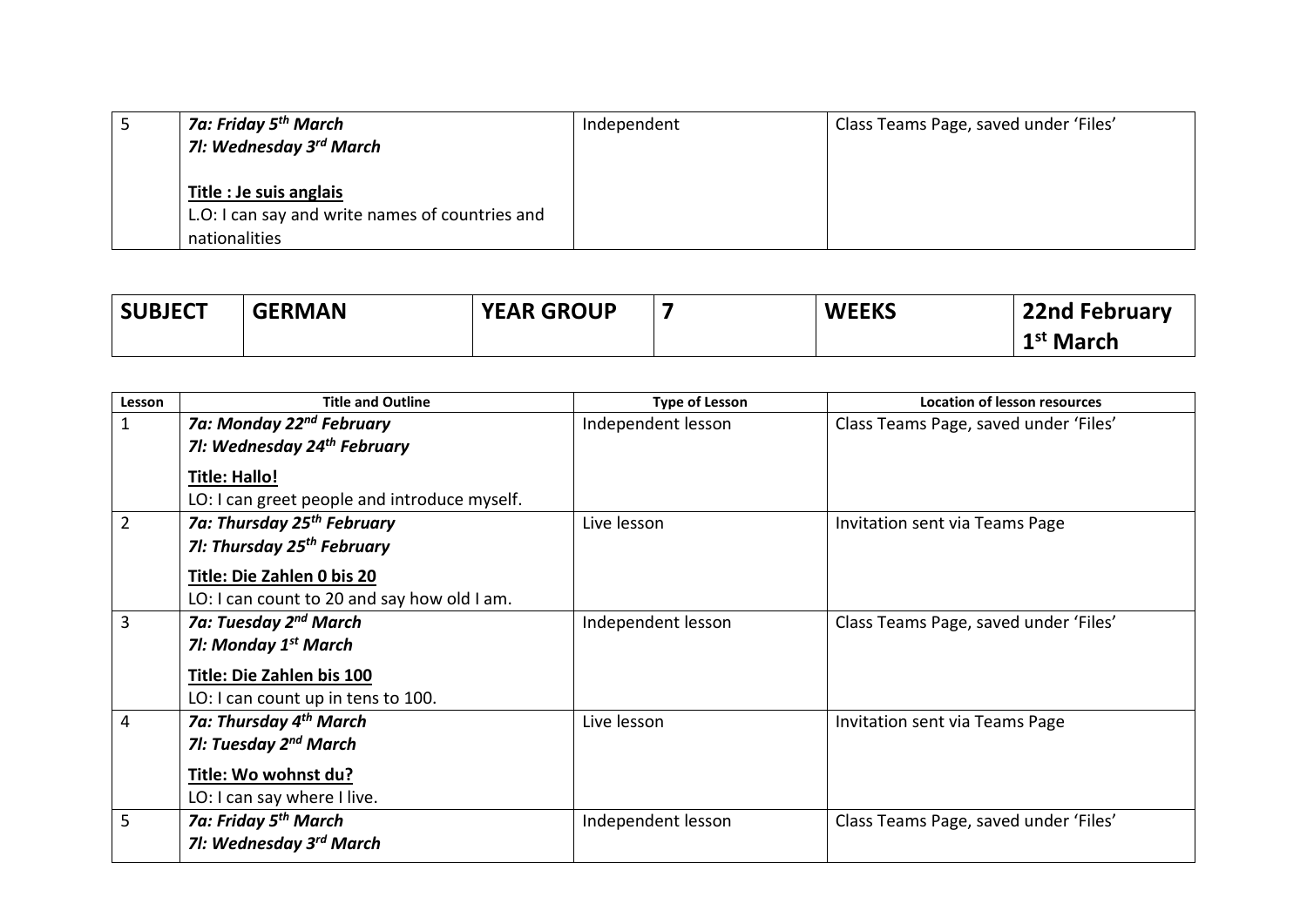| Title:<br>bist du<br><b>Wie</b>                                                    |  |
|------------------------------------------------------------------------------------|--|
| .<br>am<br>LÕ<br>person.<br>like<br>what '<br>sav<br>--<br>$\sim$<br>i Cdi<br>dS d |  |

| <b>SUBJECT</b> | <b>TECHNOLOGY</b> | <b>YEAR GROUP</b> | <b>WEEKS</b> | 22nd February         |
|----------------|-------------------|-------------------|--------------|-----------------------|
|                |                   |                   |              | 1 <sup>st</sup> March |

| <b>SUBJECT</b> | Technology | <b>YEAR</b>  | $7 - 7A$ Dyson and 7L | WEEKS $\sqrt{22^{nd}}$ February 2021 |
|----------------|------------|--------------|-----------------------|--------------------------------------|
|                | (Textiles) | <b>GROUP</b> | <b>Barker</b>         | $\vert$ 1 <sup>st</sup> March 2021   |

| Lesson         | <b>Title and Outline</b>                                  | <b>Type of Lesson</b>        | <b>Location of lesson resources</b> |
|----------------|-----------------------------------------------------------|------------------------------|-------------------------------------|
| $\mathbf{1}$   | 7A Dyson<br>Primary research                              | Live lesson                  | <b>Technology SharePoint</b>        |
|                | Disassembly                                               | Followed by independent task | Teams                               |
| $\overline{2}$ | 7A Dyson and 7L Barker<br>Marking out and cutting fabrics | Live lesson                  | <b>Technology SharePoint</b>        |
|                |                                                           | Followed by independent task | <b>Teams</b>                        |
| 3              | 7A Dyson and 7L Barker<br>Joining fabrics - understanding | Live lesson                  | <b>Technology SharePoint</b>        |
|                |                                                           | Followed by independent task | <b>Teams</b>                        |
|                | 7A Dyson and 7L Barker<br>Joining fabrics - practice      | Independent task             | <b>Technology SharePoint</b>        |
| 4              |                                                           |                              | Teams                               |
| 5              | <b>7L Barker</b><br>Design development                    | Live lesson                  | <b>Technology SharePoint</b>        |
|                |                                                           | Followed by independent task | Teams                               |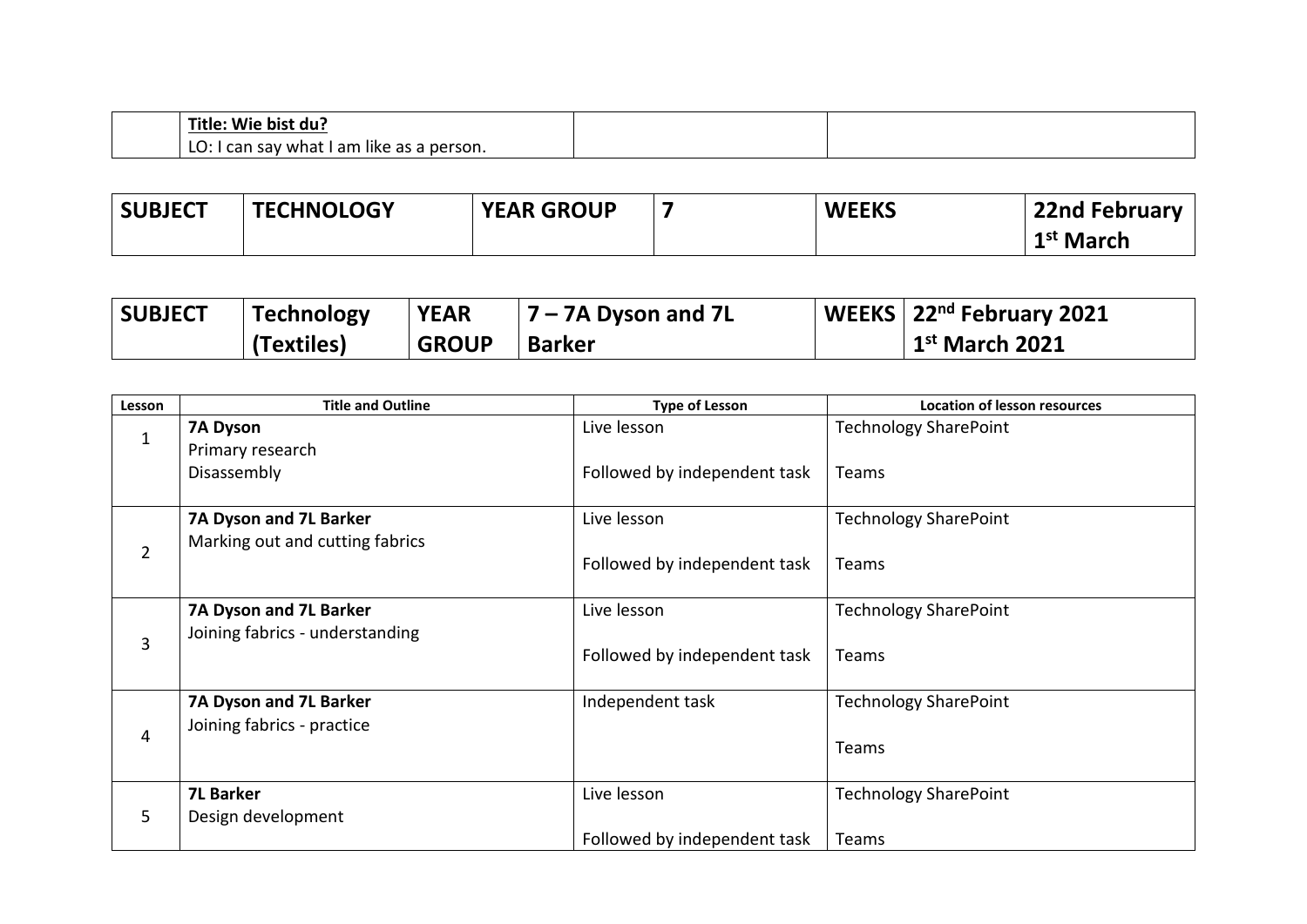| <b>SUBJECT</b> | Technology (Food) | <b>YEAR GROUP</b> |                    | WEEKS $\,$   22 <sup>nd</sup> February and 1 <sup>st</sup> |
|----------------|-------------------|-------------------|--------------------|------------------------------------------------------------|
|                |                   |                   | <b>Bleumenthal</b> | <b>March 2021</b>                                          |

| Lesson                      | <b>Title and Outline</b>                                                   | <b>Type of Lesson</b> | <b>Location of lesson resources</b>                                                                                                                                                                                                                                                                                                                 |
|-----------------------------|----------------------------------------------------------------------------|-----------------------|-----------------------------------------------------------------------------------------------------------------------------------------------------------------------------------------------------------------------------------------------------------------------------------------------------------------------------------------------------|
| $(24^{\text{th}})$          | The senses and food                                                        | Live                  | https://sted365.sharepoint.com/sites/Technology/KS3%20Documents/Forms/AllItems.aspx?csf=1&web=1&e=u2TglF&c<br>id=d5431b50%2Dae7d%2D439e%2D9ca7%2D699da9c4f68e&RootFolder=%2Fsites%2FTechnology%2FKS3%20Docume<br>nts%2FYear%207%2FFood%2FWeeks%20beginning%2022nd%20Feb%20%26%201st%20March&FolderCTID=0x012000<br>COCACADOC88CF44DA79023ACBD8EA120 |
| 2&8.3<br>(1 <sup>st</sup> ) | <b>Fruit Salad Practical</b><br>Personal Hygiene when<br>working with food | Independent           | https://sted365.sharepoint.com/sites/Technology/KS3%20Documents/Forms/AllItems.aspx?csf=1&web=1&e=u2TglF&c<br>id=d5431b50%2Dae7d%2D439e%2D9ca7%2D699da9c4f68e&RootFolder=%2Fsites%2FTechnology%2FKS3%20Docume<br>nts%2FYear%207%2FFood%2FWeeks%20beginning%2022nd%20Feb%20%26%201st%20March&FolderCTID=0x012000<br>COCACADOC88CF44DA79023ACBD8EA120 |
| 4<br>(5 <sup>th</sup> )     | <b>Fruit Muffins Practical</b>                                             | Independent           | https://sted365.sharepoint.com/sites/Technology/KS3%20Documents/Forms/AllItems.aspx?csf=1&web=1&e=u2TglF&c<br>id=d5431b50%2Dae7d%2D439e%2D9ca7%2D699da9c4f68e&RootFolder=%2Fsites%2FTechnology%2FKS3%20Docume<br>nts%2FYear%207%2FFood%2FWeeks%20beginning%2022nd%20Feb%20%26%201st%20March&FolderCTID=0x012000<br>COCACADOC88CF44DA79023ACBD8EA120 |

| <b>SUBJECT</b> | Technology (Food) | <b>YEAR GROUP</b> | <b>7L Brunel</b> | <b>WEEKS</b> 22 <sup>nd</sup> February and 1 <sup>st</sup> |
|----------------|-------------------|-------------------|------------------|------------------------------------------------------------|
|                |                   |                   |                  | <b>March 2021</b>                                          |

| Lesson      | <b>Title and Outline</b>     | Type of Lesson | Location of lesson resources                                                                                                                                                                                                                                                                                                                        |
|-------------|------------------------------|----------------|-----------------------------------------------------------------------------------------------------------------------------------------------------------------------------------------------------------------------------------------------------------------------------------------------------------------------------------------------------|
| $(22^{nd})$ | The senses and food          | Live           | https://sted365.sharepoint.com/sites/Technology/KS3%20Documents/Forms/AllItems.aspx?csf=1&web=1&e=u2TglF&c<br>id=d5431b50%2Dae7d%2D439e%2D9ca7%2D699da9c4f68e&RootFolder=%2Fsites%2FTechnology%2FKS3%20Docume<br>nts%2FYear%207%2FFood%2FWeeks%20beginning%2022nd%20Feb%20%26%201st%20March&FolderCTID=0x012000<br>COCACADOC88CF44DA79023ACBD8EA120 |
|             | <b>Fruit Salad Practical</b> | Independent    | https://sted365.sharepoint.com/sites/Technology/KS3%20Documents/Forms/AllItems.aspx?csf=1&web=1&e=u2TglF&c<br>id=d5431b50%2Dae7d%2D439e%2D9ca7%2D699da9c4f68e&RootFolder=%2Fsites%2FTechnology%2FKS3%20Docume                                                                                                                                       |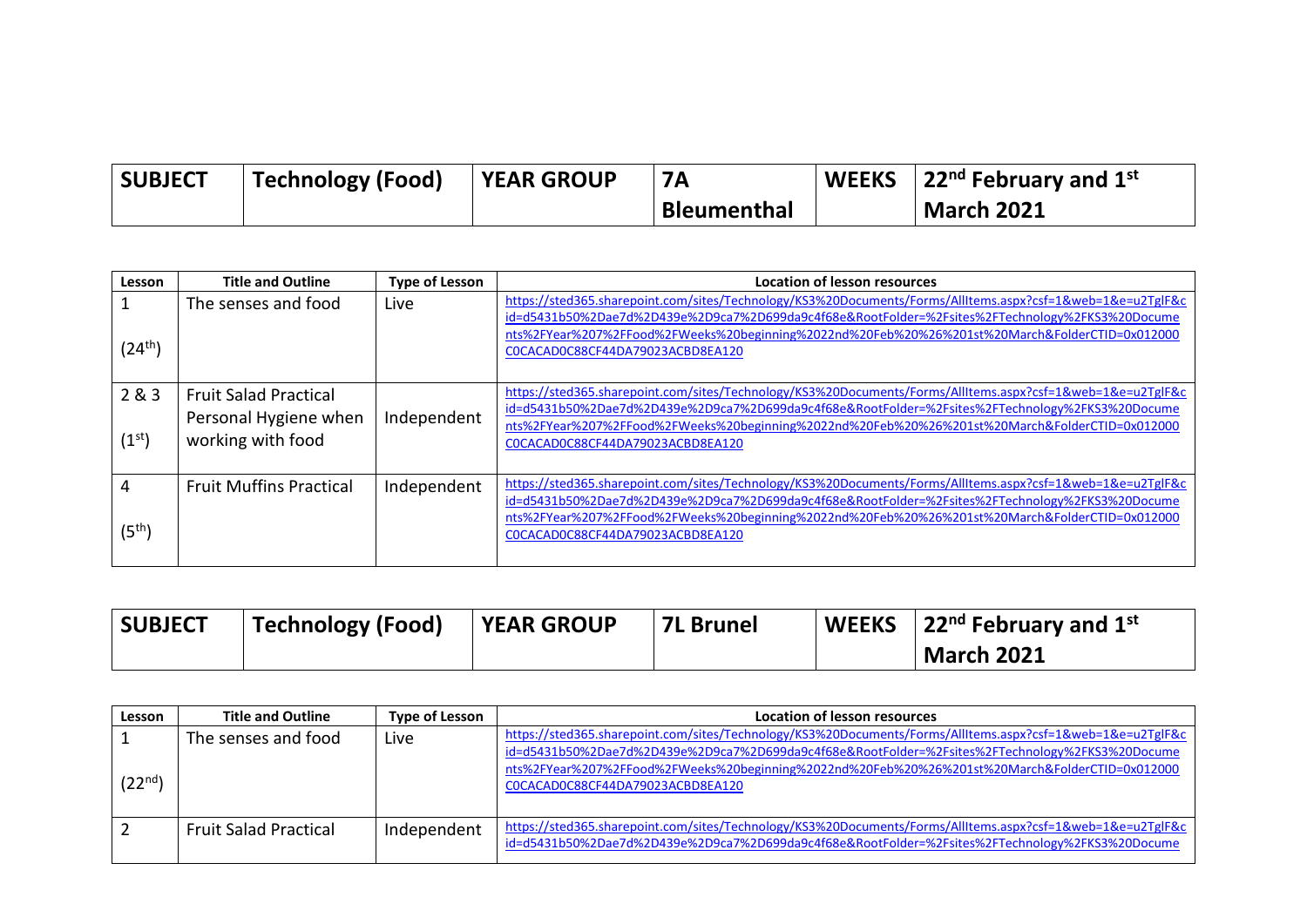| $(24^{th})$ |                                |             | nts%2FYear%207%2FFood%2FWeeks%20beginning%2022nd%20Feb%20%26%201st%20March&FolderCTID=0x012000<br>COCACADOC88CF44DA79023ACBD8EA120                                                                            |
|-------------|--------------------------------|-------------|---------------------------------------------------------------------------------------------------------------------------------------------------------------------------------------------------------------|
| 3 & 4       | <b>Fruit Muffins Practical</b> | Independent | https://sted365.sharepoint.com/sites/Technology/KS3%20Documents/Forms/AllItems.aspx?csf=1&web=1&e=u2TglF&c<br>id=d5431b50%2Dae7d%2D439e%2D9ca7%2D699da9c4f68e&RootFolder=%2Fsites%2FTechnology%2FKS3%20Docume |
| $(4^{th})$  | Personal Hygiene when          |             | nts%2FYear%207%2FFood%2FWeeks%20beginning%2022nd%20Feb%20%26%201st%20March&FolderCTID=0x012000<br>COCACADOC88CF44DA79023ACBD8EA120                                                                            |
|             | working with food              |             |                                                                                                                                                                                                               |

| <b>SUBJECT</b> | Technology (Robotics)   YEAR GROUP | $\overline{1}$ 7A Hadid & | <b>WEEKS</b> | $\vert$ 22 <sup>nd</sup> February and |
|----------------|------------------------------------|---------------------------|--------------|---------------------------------------|
|                |                                    | <b>7L Ghery</b>           |              | $1st$ March 2021                      |

| Lesson        | <b>Title and Outline</b>                   | <b>Type of Lesson</b> | <b>Location of lesson resources</b>                                                                                                                         |
|---------------|--------------------------------------------|-----------------------|-------------------------------------------------------------------------------------------------------------------------------------------------------------|
|               | How has the Robot developed over time?     | Flipped               | Resources will be posted on Teams                                                                                                                           |
| $\mathcal{P}$ | Building our own virtual Mars Rover.       | Live                  | Meeting invite via teams - students will either<br>need a laptop or to have downloaded the<br>Twinkl robotics app onto a phone/tablet<br>before the lesson. |
| 3             | Adapting our mars explorer to conquer mars | Consolidate           | Information will be shared via Teams.<br>Students will attempt Mars Rover challenges<br>on Twinkl.                                                          |
| 4             | How will robotics change the future?       | Flipped               | Resources will be posted on Teams                                                                                                                           |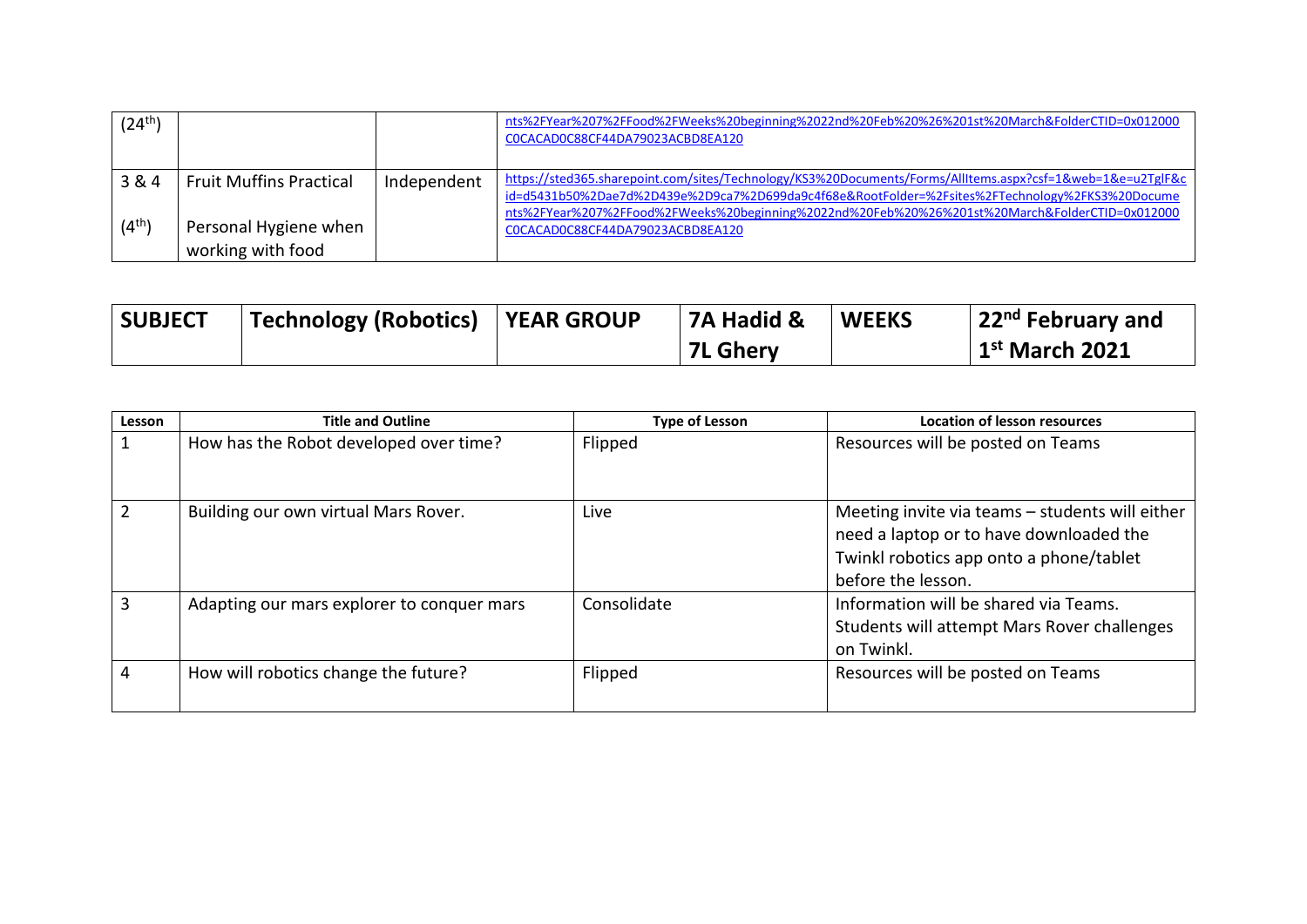| <b>SUBJECT</b> | <b>Technology</b> | <b>YEAR GROUP</b> | <b>7A Eames</b> | <b>Weeks</b> | $\vert$ 22 <sup>nd</sup> February & 1 <sup>st</sup> |
|----------------|-------------------|-------------------|-----------------|--------------|-----------------------------------------------------|
|                | (Graphics)        |                   |                 |              | <b>March 2021</b>                                   |

| Lesson | <b>Title and Outline</b>                                                      | <b>Type of Lesson</b> | <b>Location of lesson resources</b>                                                  |
|--------|-------------------------------------------------------------------------------|-----------------------|--------------------------------------------------------------------------------------|
| 1      | Understand what Orthographic<br>Projection is and how it works.               | Online lesson         | Link on Teams to PowerPoint in SharePoint and TEAMS.                                 |
|        | Design 2 ideas for a tower structure that<br>meets the brief/ specification.  |                       | TEAMS invite to be sent out.                                                         |
| 2      | Model Making: Make your chosen design<br>using Paper techniques/ Paper joins. | Independent Learning  | Link on Teams to PowerPoint in SharePoint and TEAMS.                                 |
| 3      | Model Making: Make your chosen design<br>using Paper techniques/ Paper joins. | Independent Learning  | Link on Teams to PowerPoint in SharePoint and TEAMS.                                 |
| 4      | Develop criteria to test your structure<br>and evaluate.                      | Online lesson         | Link on Teams to PowerPoint in SharePoint and TEAMS.<br>TEAMS invite to be sent out. |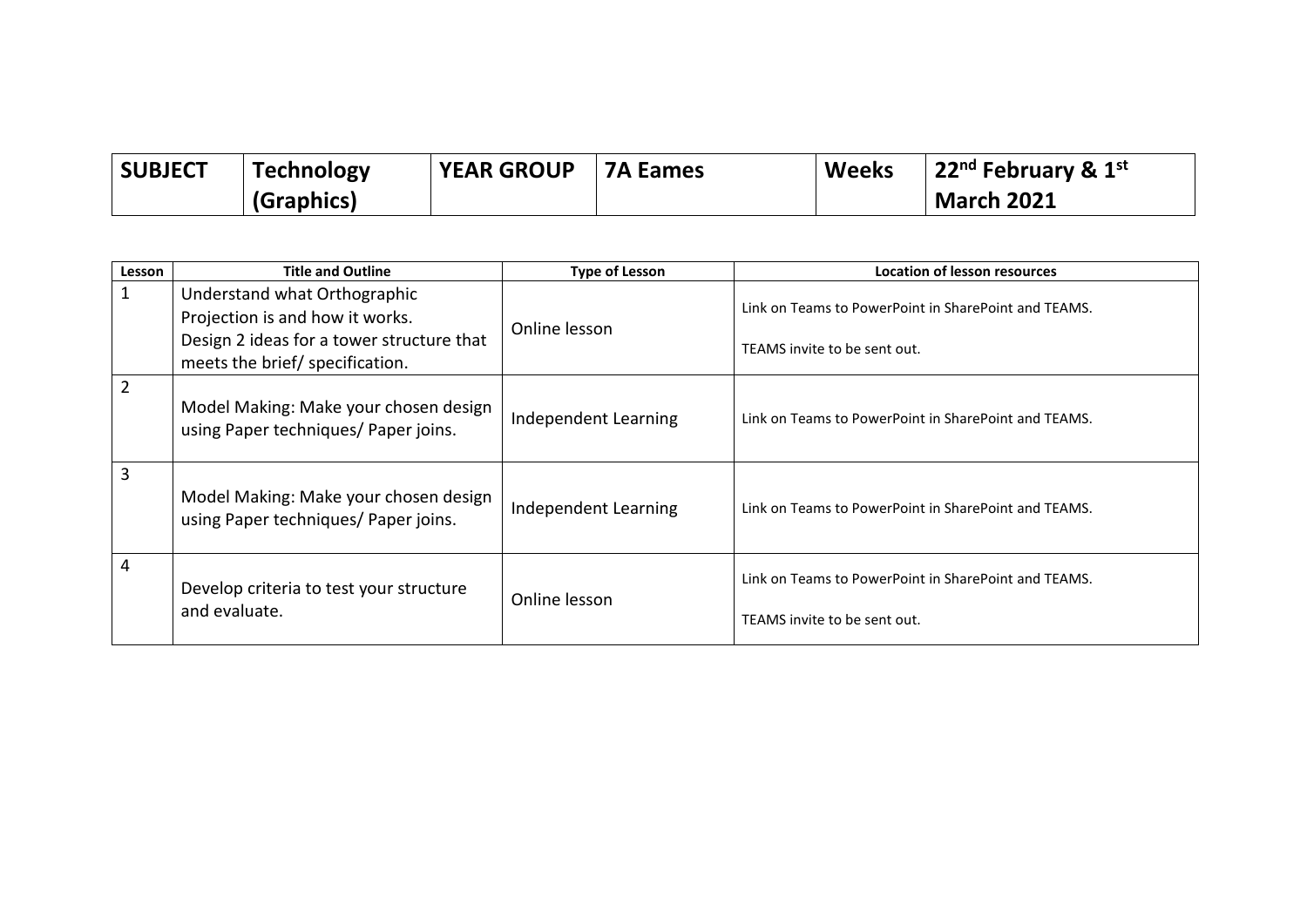| <b>SUBJECT</b> | <b>Technology</b> | <b>YEAR GROUP</b> | <b>7L Williamson</b> | <b>Weeks</b> | $\vert$ 22 <sup>nd</sup> February & 1st |
|----------------|-------------------|-------------------|----------------------|--------------|-----------------------------------------|
|                | (Graphics)        |                   |                      |              | <b>March 2021</b>                       |

| Lesson | <b>Title and Outline</b>                                                                                                         | <b>Type of Lesson</b> | <b>Location of lesson resources</b>                                                  |
|--------|----------------------------------------------------------------------------------------------------------------------------------|-----------------------|--------------------------------------------------------------------------------------|
|        | Model Making: Make your chosen design<br>using Paper techniques/ Paper joins.                                                    | Independent Learning  | Link on Teams to PowerPoint in SharePoint and TEAMS.                                 |
| 2      | Model Making: Make your chosen design<br>using Paper techniques/ Paper joins.                                                    | Independent Learning  | Link on Teams to PowerPoint in SharePoint and TEAMS.                                 |
| 3      | Develop criteria to test your structure<br>and evaluate.                                                                         | Online lesson         | Link on Teams to PowerPoint in SharePoint and TEAMS.<br>TEAMS invite to be sent out. |
| 4      | Identify different types of motion.<br>Pop Up Mechanism workshop: Create<br>simple v-fold AND step/ parallel fold<br>mechanisms. | Independent Learning  | Link on Teams to PowerPoint in SharePoint and TEAMS.                                 |

| <b>SUBJECT</b> | <b>Technology</b>            | <b>YEAR GROUP   7LCerf</b> |                 | WEEKS $\,$ 22 <sup>nd</sup> February |
|----------------|------------------------------|----------------------------|-----------------|--------------------------------------|
|                | <b>(Resistant Materials)</b> |                            | <b>7ARhodes</b> | $\vert$ & 1st March 2021             |

| Lesson | <b>Title and Outline</b>                                                   | Type of Lesson                       | Location of lesson resources     |
|--------|----------------------------------------------------------------------------|--------------------------------------|----------------------------------|
| 1/2    | Introduction to Isometric drawing<br>(Developing technical drawing skills) | Live.<br>Follow up Independent tasks | Invitation to the class on TEAMS |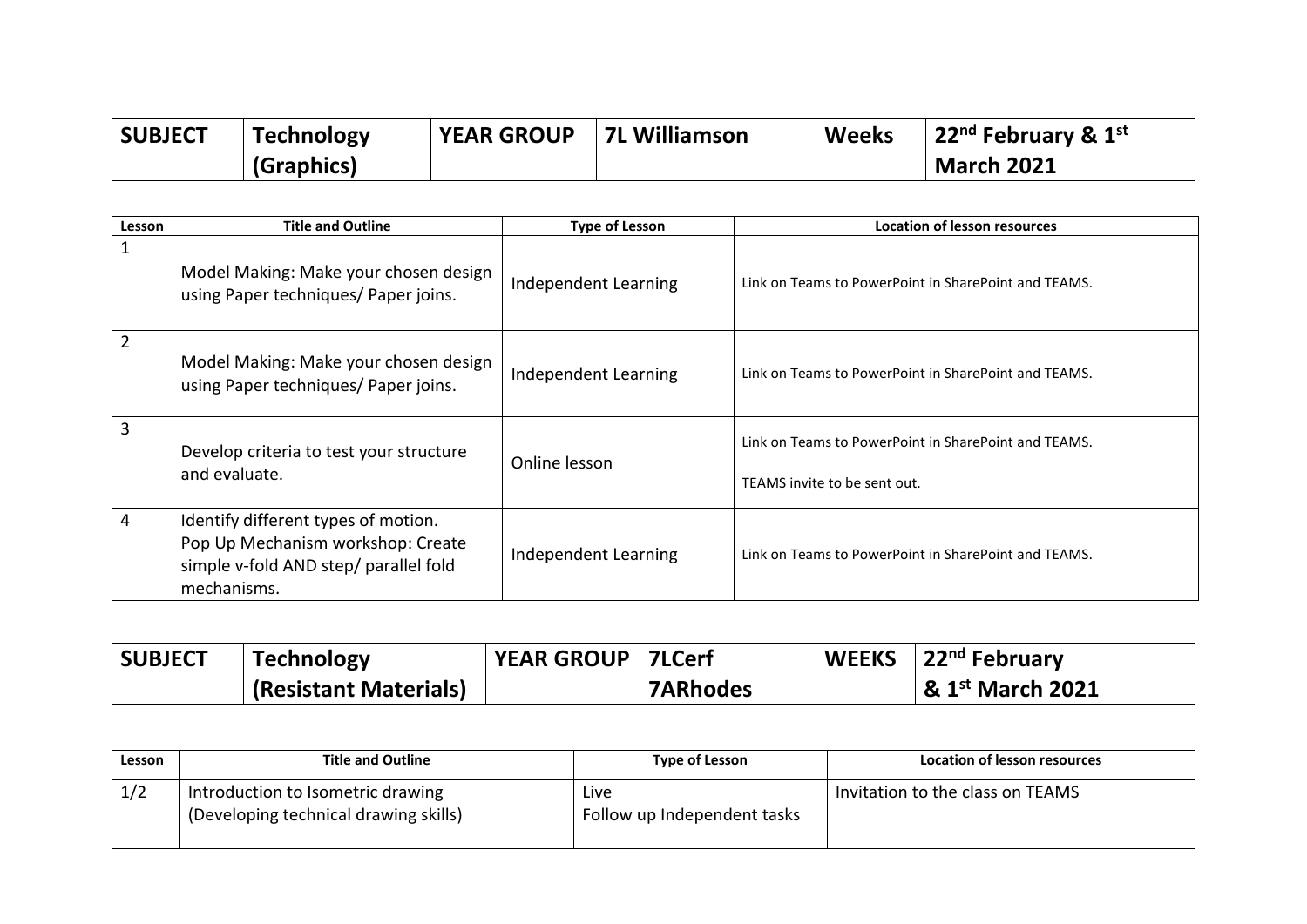|   |                                                                              | Independent/Flipped                    | See Class TEAMS page for details and<br>document library >> Year 7 RM folder                            |
|---|------------------------------------------------------------------------------|----------------------------------------|---------------------------------------------------------------------------------------------------------|
| 3 | Produce a final design idea using the Isometric<br>drawing technique         | Live (short session)<br>Follow up task | See Class TEAMS page for details and<br>document library >> Year 7 RM folder<br>Assignment set on Teams |
|   | Developing the final design idea (Incorporating<br>annotation and rendering) | Independent/Flipped                    | See Class TEAMS page for details and<br>document library >> Year 7 RM folder                            |

| <b>SUBJECT</b> | <b>RE</b> | <b>YEAR GROUP</b> | <b>WEEKS</b> | <b>22nd February</b>  |
|----------------|-----------|-------------------|--------------|-----------------------|
|                |           |                   |              | 1 <sup>st</sup> March |

| Lesson | <b>Title and Outline</b>                           | <b>Type of Lesson</b> | <b>Location of lesson resources</b>               |
|--------|----------------------------------------------------|-----------------------|---------------------------------------------------|
|        | Does Evolution prove God doesn't exist?            | Live Lesson           | See RE class Teams page for details.              |
|        |                                                    |                       | Resources will be included in the assignment      |
|        | This is the last lesson looking at reasons might   |                       | that is set for this lesson.                      |
|        | doubt the existence of God. It looks at the theory |                       |                                                   |
|        | of evolution and the different ways Christians     |                       | Invitation to live lesson will be sent via the RE |
|        | respond to this.                                   |                       | Teams page.                                       |
|        | Why do people believe in God?                      | Independent study     | See RE class Teams page for details.              |
|        |                                                    |                       | Resources will be included in the assignment      |
|        | Students will spend this lesson revising the four  |                       | that is set for this lesson.                      |
|        | arguments for the existence of God; Design         |                       |                                                   |
|        | argument, Cosmological argument, religious         |                       |                                                   |
|        | experience and Pascal's Wager.                     |                       |                                                   |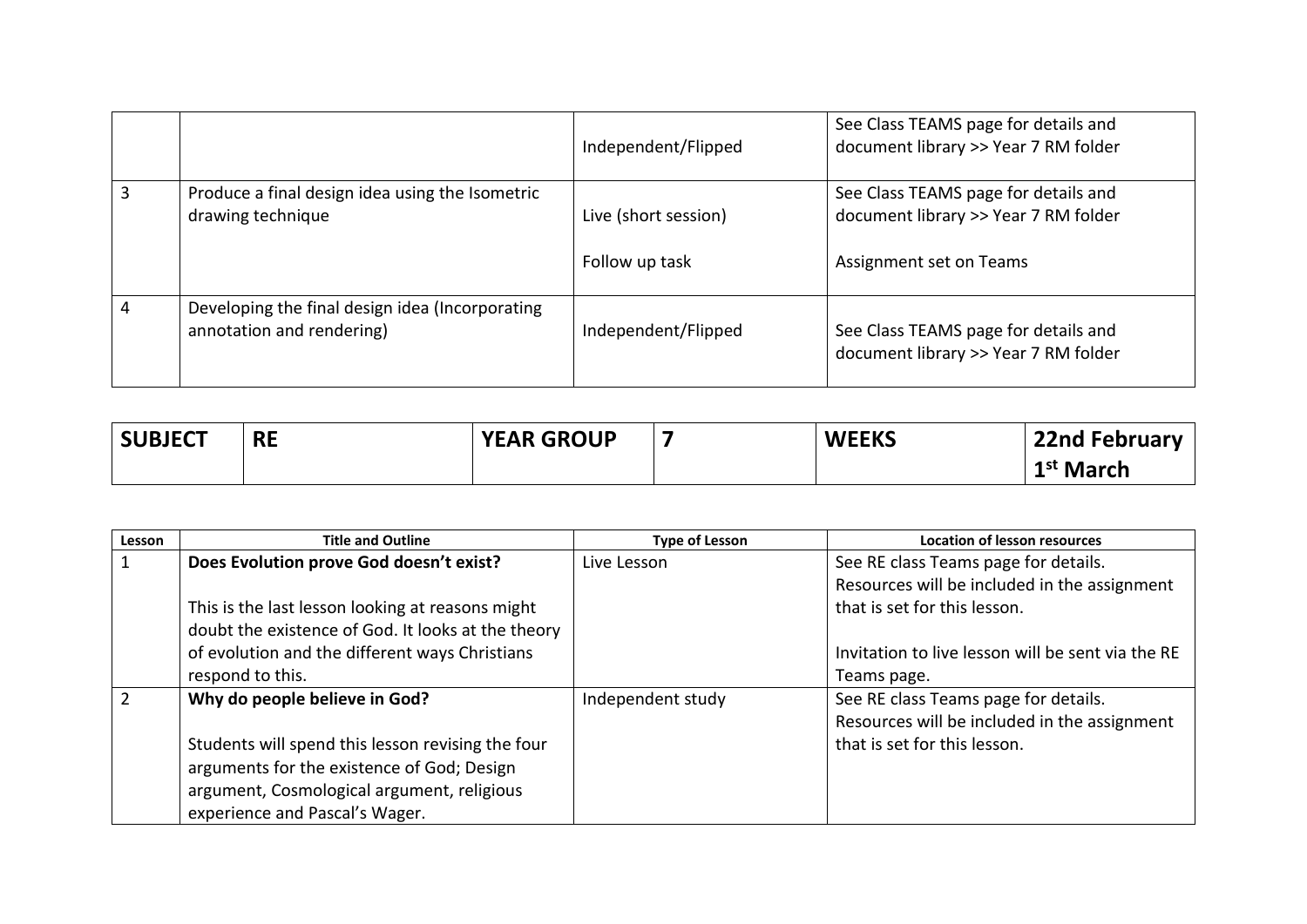|   | Why do people doubt the existence of God?<br>Students will spend this lesson revising the four<br>reasons people may doubt the existence of God;<br>unanswered prayer, the problem of evil, Big Bang<br>theory and Evolution.         | Independent study | See RE class Teams page for details.<br>Resources will be included in the assignment<br>that is set for this lesson. |
|---|---------------------------------------------------------------------------------------------------------------------------------------------------------------------------------------------------------------------------------------|-------------------|----------------------------------------------------------------------------------------------------------------------|
| 4 | End of Unit Assessment<br>Students will complete a four-question<br>assessment. Each question should take around 10<br>mins. If they finish early they can go back over<br>any questions they couldn't do and revise them<br>further. | Independent study | The assignment will be sent via Teams and<br>should be completed and submitted there<br>too.                         |

| <b>SUBJECT</b> | <b>PE</b> | <b>YEAR GROUP</b> | <b>WEEKS</b> | 22nd February         |
|----------------|-----------|-------------------|--------------|-----------------------|
|                |           |                   |              | 1 <sup>st</sup> March |

During your time at home, it is vital that everyone takes part in some sort of physical activity. This can come in many different ways.

Our advice is that you find the method that suits you and your family.

Reasons why the activity will be so beneficial:

- Reduces the chance of boredom
- Increases your metabolism
- Maintains or improves current level of fitness
- Makes you feel happier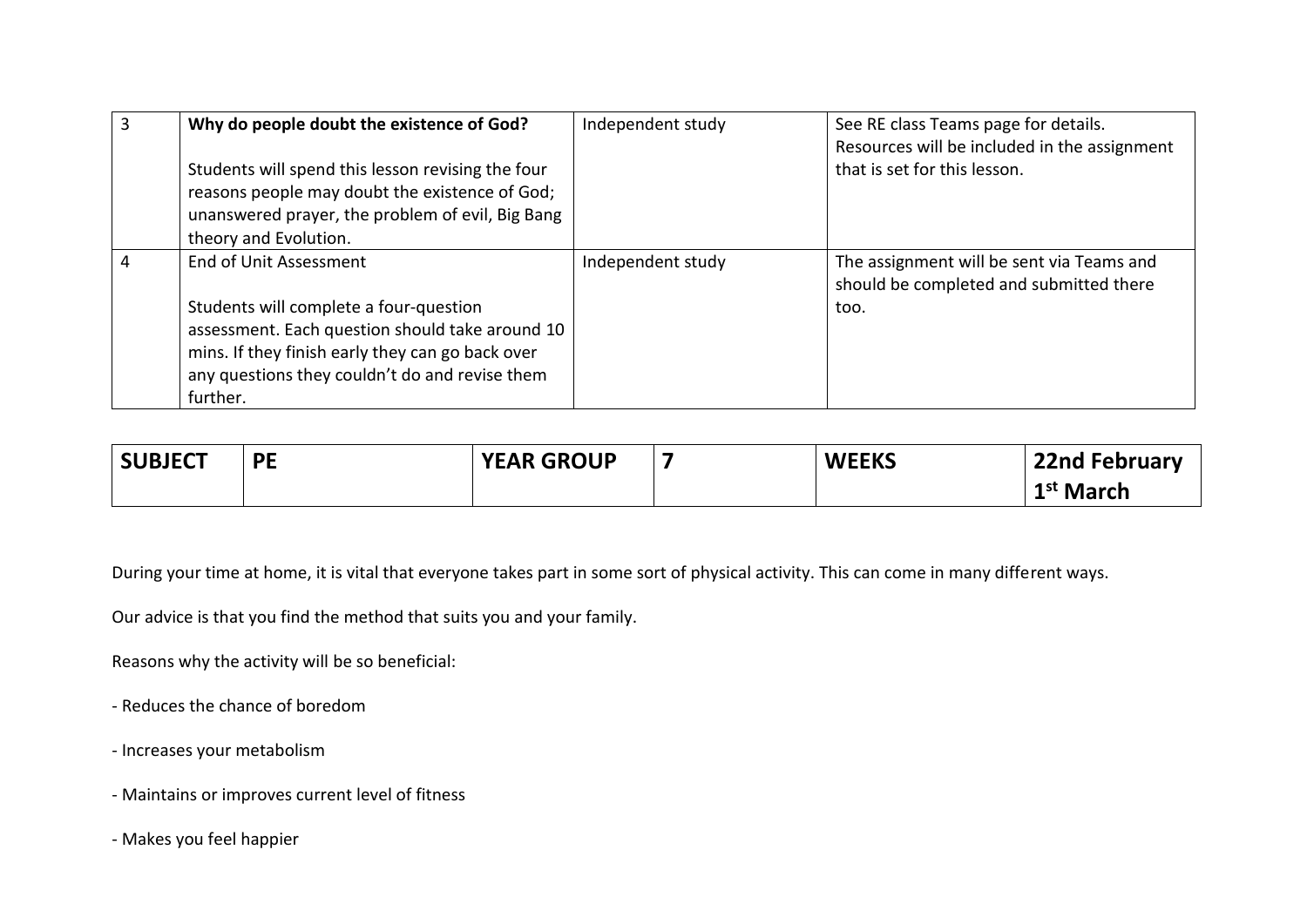- Improves your mental well being
- Increases your motivation
- Increases concentration

Different ideas that you could do as individuals or as a family.

1) Go for a walk

2) Go for a bike ride

3) Joe wicks is doing a 30- minute Fitness sessions Monday, Wednesday and Friday at 9am. This is on his you tube channel 'The body coach'

4) Just dance is a great way to perform some daily exercise

5) SKY TV do a fit in 5 every day

6) Fitness apps- there are many fitness Apps that give a daily routine. These can be, Whole body, Cardio Vascular, Yoga, and many more

7) [www.nhs.uk-](http://www.nhs.uk-/) have a daily 10minute workouts

8)Build gradually up to completing 5km- <https://www.nhs.uk/live-well/exercise/couch-to-5k-week-by-week/>

9) Oti Mubuse dance routines- [https://www.youtube.com/channel/UC58aowNEXHHnflR\\_5YTtP4g](https://www.youtube.com/channel/UC58aowNEXHHnflR_5YTtP4g)

These are just ideas, and I'm sure you can find many different methods to keep active.

As a PE department we are really keen to see what you are doing for your physical activity. We have set up a spreadsheet for each year group on the PE SharePoint page, where we would like you to record your activities. <https://sted365.sharepoint.com/teams/PE/Covid%20lessons/Forms/AllItems.aspx>

Good luck and Enjoy , PE Team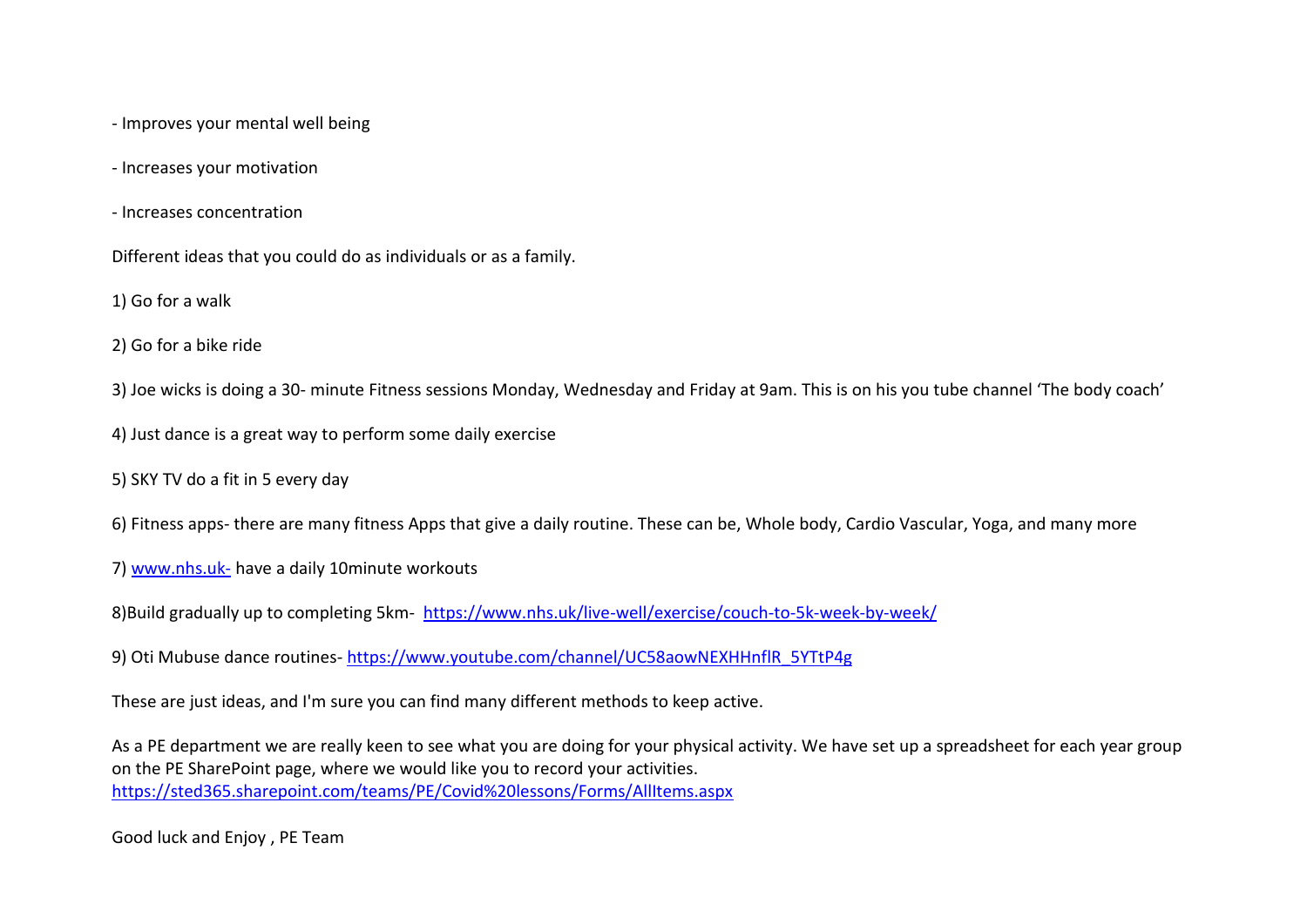| <b>SUBJECT</b> | <b>ART</b> | <b>YEAR GROUP</b> | <b>WEEKS</b> | <b>22nd February</b>  |
|----------------|------------|-------------------|--------------|-----------------------|
|                |            |                   |              | 1 <sup>st</sup> March |

| Lesson | <b>Title and Outline</b>                           | <b>Type of Lesson</b>     | <b>Location of lesson resources</b>            |
|--------|----------------------------------------------------|---------------------------|------------------------------------------------|
| 1&2    | Over the two weeks all students will be invited    | 1 x Live lesson           | Over the two weeks all students will have the  |
|        | via teams to one live lesson and will be set tasks |                           | tasks set as an assignment on Teams.           |
|        | for one lesson of independent / flipped learning.  |                           | The Power point used in the live lesson, with  |
|        |                                                    | 1 x Flipped / Independent | the examples, will also be put onto Teams      |
|        | Students will be introduced to the Japanese        |                           | along with a recording of the live lesson.     |
|        | woodcut by Hokusai of 'The Great Wave'.            |                           | Additional resources are also on Share Point,  |
|        | They will be shown the traditional wood cut        |                           | Art & Design, students to click on the tab for |
|        | technique and carry out their own research and     |                           | year 7. Students will find additional          |
|        | practical work.                                    |                           | information on both Japanese woodcuts and      |
|        |                                                    |                           | wider examples of Japanese art on this page.   |

| <b>SUBJECT</b> | <b>MUSIC</b> | <b>YEAR GROUP</b> | <b>WEEKS</b> | 22nd February         |
|----------------|--------------|-------------------|--------------|-----------------------|
|                |              |                   |              | 1 <sup>st</sup> March |

| Lesson | <b>Title and Outline</b>                                       | <b>Type of Lesson</b>    | Location of lesson resources |
|--------|----------------------------------------------------------------|--------------------------|------------------------------|
|        | Keyboard performance – rehearsing and<br>recording final piece | Online activity on Teams | Microsoft Teams class        |
|        | Rhythm project - introduction                                  | Online activity on Teams | Microsoft Teams class        |